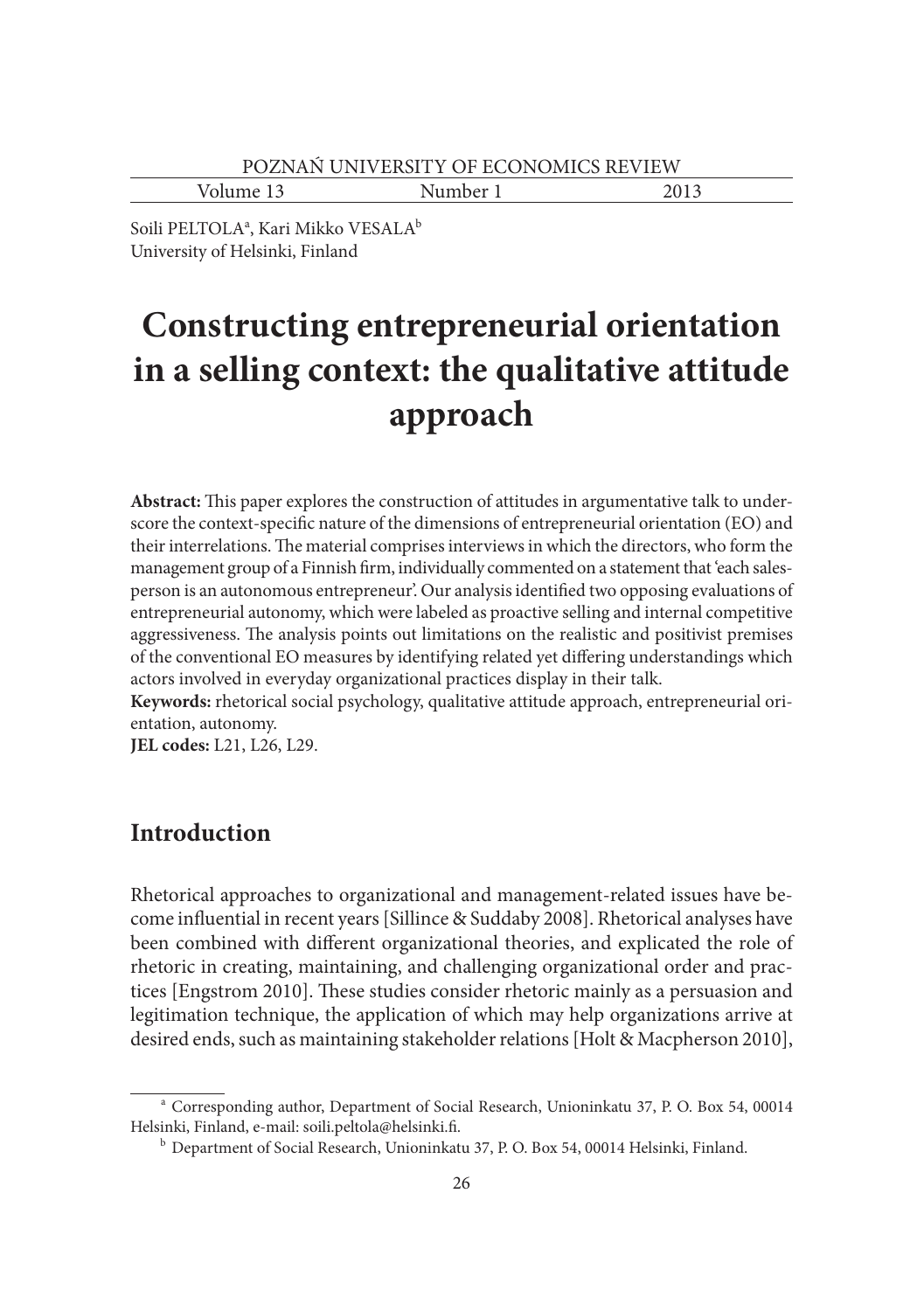diffusing innovations [Green 2004], and establishing corporate control [Green, Babb & Alpaslan 2008].

Some scholars [e.g. Conrad & Malphurs 2008], however, claim that rhetoric should not be reduced to mere technique or style. Instead, rhetoric should be viewed, for example, as a practice of sense-making by which people arrive at a clear and reasonable understanding of alternate possibilities and their potential effects [Holt & Macpherson 2010]. The present paper contributes to this broader research agenda by taking a social psychological perspective to rhetoric in organizational contexts. More specifically, we apply this perspective to the theoretical concept of entrepreneurial orientation (EO), as rhetoric approaches have to date not been utilized in EO research.

Our approach draws on Billig's [1996] rhetorical social psychology, which emphasizes rhetoric as argumentation. Instead of focusing solely on social influence and persuasion, Billig considers rhetoric as the key to understanding the social nature of human thinking. He criticizes cognitive social psychology for focusing too emphatically on the consensual side of cognition, and for forgetting the argumentative and controversial aspect of thinking. Billig [1996, pp. 71–74] refers to Protagoras' maxim that "*it is always possible to mount an opposing case*" and that "*there are two sides to every question*". He suggests that the strategy of considering, searching for, and inventing not only arguments but also counter-arguments is basic to human cognitive processing. Internal cognitive structures (e.g. schemas or scripts) do not mechanically or straightforwardly dictate human conduct, because people are capable of deliberating and reflecting on alternate and competing viewpoints to solve problems, to make decisions, and to deal with social situations. Such capacity is essential in the social reality of everyday life where controversial issues frequently occur. Repeatedly, individuals face situations that demand decisions between alternate options, and therefore need to consider and evaluate also differing and opposing viewpoints.

Several institutions are also built on the management of controversies, for example, courtrooms, governmental strategies, political debates, and commercial bargaining. Further, many ideologies and ideological issues (e.g. the relation between freedom and equality), which people are forced to deal with, are inherently dilemmatic [see Billig 1991]. Organizations represent one important social context in which controversial issues can emerge and compete with each other. Therefore, it is feasible to study how these potentially controversial issues and their rhetorical management in everyday organizational situations are related to entrepreneurship.

Our study examines the rhetorical management of organizational issues through the concept of attitude. In rhetorical social psychology, an attitude is defined as an argumentative position in a controversy [Billig 1996]. An attitude consists of a stand that an individual takes for or against a particular issue, and those justifications that the individual gives to support the taken stand. An attitude toward a particular is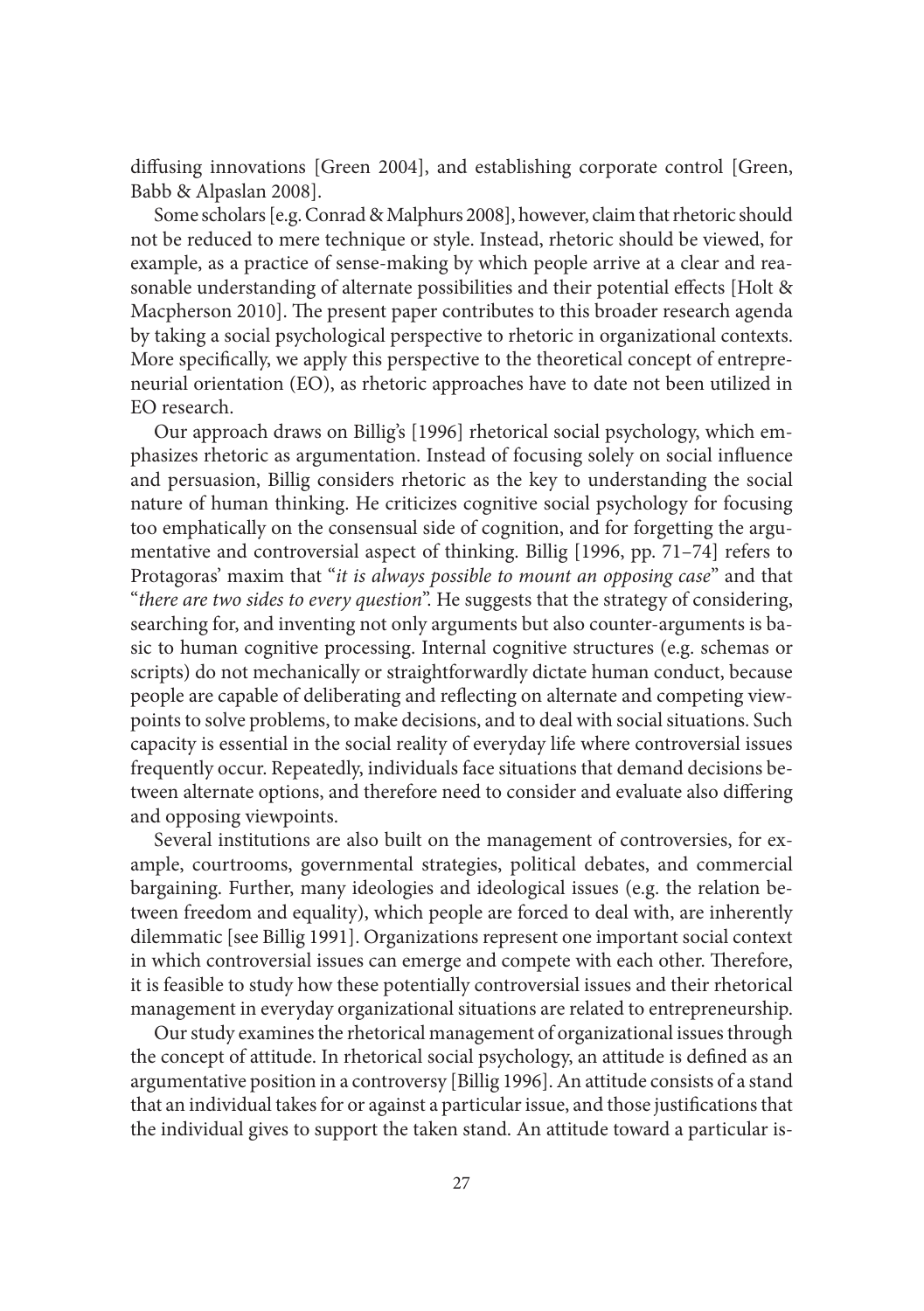sue seldom translates into one completely fixed position that applies unchangeably across different situations. Instead, an attitude can frequently include different positions that emerge in different contexts. Therefore, attitudes are contextually flexible. The first step for organizations to manage and make sense of any entrepreneurshiprelated issue is to understand what the multiple viewpoints towards it actually are, and how organizational members justify these views for themselves and for the entire organization.

Our paper introduces the qualitative attitude approach [Vesala & Rantanen 2007] as a potential method for studying entrepreneurship in organizations. The qualitative attitude approach is based on Billig's [1996] rhetorical social psychology, as mentioned above. The approach has previously been utilized to examine evaluation in social interaction [Pyysiainen 2010; Pyysiainen & Vesala 2013] and the construction of various objects of evaluation, for example, close customer relations [Vesala & Peura 2007], alternative food systems [Nousiainen et al. 2009], and animal welfare [Kauppinen et al. 2010]. In this study we analyze a salesperson's entrepreneurial autonomy as an object of evaluation for members of a management team. To demonstrate the relevance of our analysis to entrepreneurship research, we connect the results with the discussion on the theoretical concept of entrepreneurial orientation [Lumpkin & Dess 1996; Covin & Slevin 1989] and its autonomy dimension. Our primary aim is to show how the qualitative attitude approach is applied in practice when studying the rhetorical construction of entrepreneurship-related attitudes within organizations.

This paper proceeds as follows: first, we briefly review social psychological attitude research, and explicate the premises of the qualitative attitude approach. Second, the methodological section explains the interview design and the principles of analysis. Next, we introduce our practical application example, namely EO and the nature of its autonomy dimension together with the empirical research material. Thereafter, we present the classifying and interpretative analysis of the generated material. Finally, the last section provides a discussion of the relevance of the qualitative attitude approach to entrepreneurship research in organizational contexts. We further discuss EO in the light of these findings and provide potential avenues for future applications of the qualitative attitude approach in EO research.

# **1. Qualitative attitude approach: the rhetorical construction of attitudes**

The mainstream social psychological research conceptualizes an attitude predominantly as an internal disposition to respond to an object of evaluation in a particular manner, either favorably or unfavorably [e.g. McGuire 1985; Eagly & Chaiken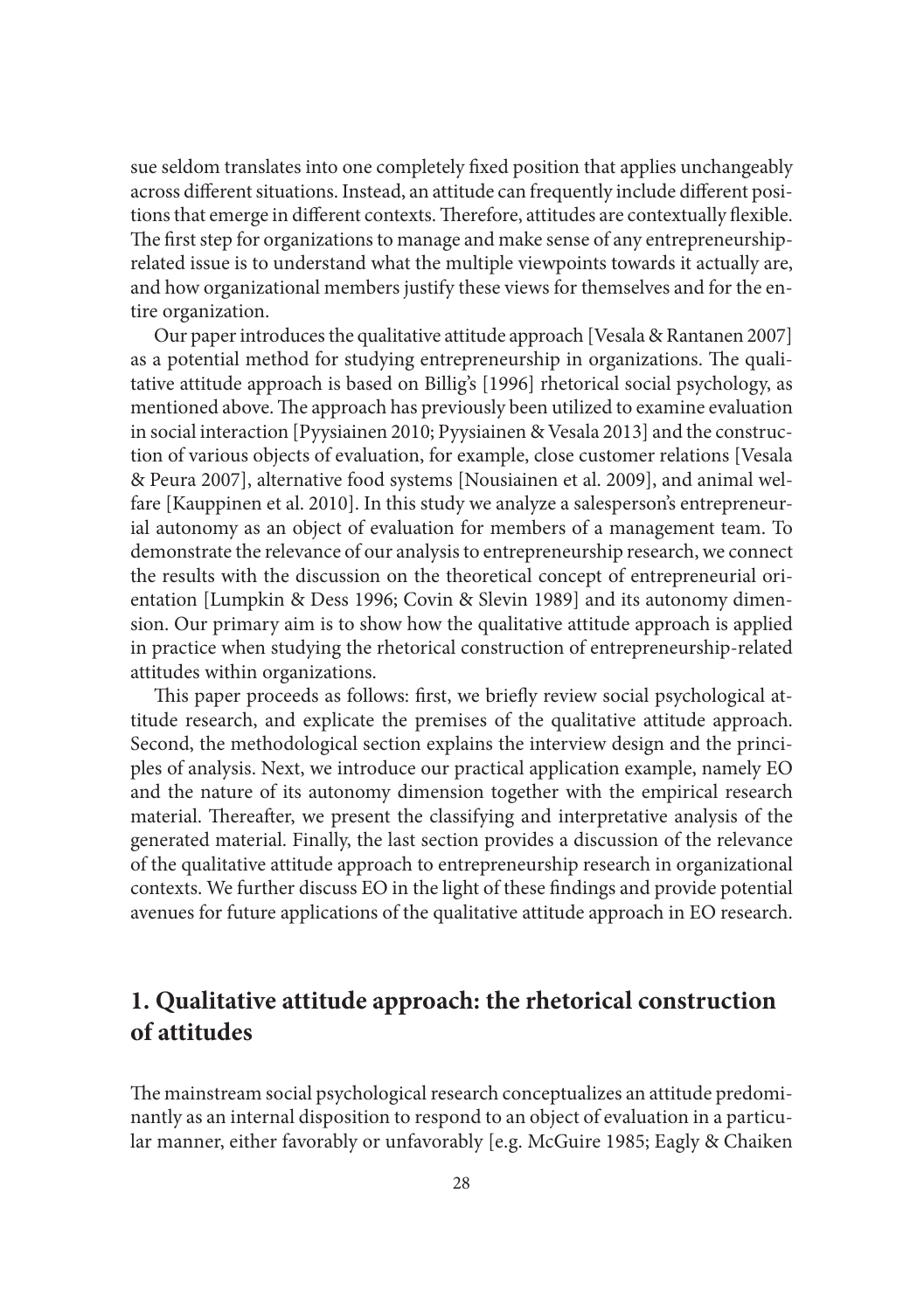1993]. These internal dispositions are assumed to influence overt behavior regardless of context and consistently over time. The dispositional attitude conceptualization has been criticized on several grounds [Augoustinos & Walker 1995, Billig 1996; Lalljee, Brown & Ginsburg 1984; Potter & Wetherell 1987; Vesala & Rantanen 2007]. For instance, the non-contextual conceptualization of attitudes is considered to lead to simplified and empirically untenable hypotheses about the connection between attitudes and overt behavior. Furthermore, the dispositional view seems not to be able to account for the variety of attitude expressions in everyday talk and conversation. Taking language merely as a means for reporting the inner dispositions, it fails to address the question what individuals actually do when they express their opinions.

Consequently, attitudes have also been conceptualized as evaluative practices [e.g. Potter 1998; Lalljee, Brown & Ginsburg 1984]. According to this conceptualization, situational variability (and not long-term consistency) of attitudes is to be expected, because individuals often take a pragmatic view on attitudes: they are not confined to any single pre-determined attitude but rather they adjust their attitude expressions according to situation. Individuals may thus express their opinions in a specific manner that suits what they try to accomplish with their talk in each particular occasion. The pragmatic function of attitudes for individuals is realized in social situations. Attitude research should therefore explicate the nature of evaluative practices across different contexts.

In rhetorical social psychology [Billig 1996; 1991], the concept of attitude, as any other key concept of social psychology, is interpreted in terms of rhetoric. The rhetorical approach to attitudes emphasizes the argumentative nature of social reality in which people construct, deliberate, and express different stands and opinions. The practice of rhetoric organizes interaction and is spread throughout social life. In social interaction attitudes are always present in that people express their views on different questions, argue for their own views, and reject those of others, especially on controversial issues which require stand-taking. Even the holders of strong views usually display a variety of positions instead of expressing only one fixed view. Attitudes have both an individual and a social meaning: an expression of an attitude manifests something personal about the opinion-holder and places this individual in a wider context of the particular controversial issue at hand. Any attitude is therefore more than an expression in favor of or against a position: it is also implicitly or explicitly an argument against a counter-position.

The rhetorical meaning and construction of attitudes can be identified in argumentation. According to Billig [1991; 2009], the identification and the study of rhetorical meaning do not require a specific methodology, because a single methodological toolbox would restrict the analysis of argumentation patterns. Thus, the formal procedures of an analysis may vary even though the theoretical principles of the rhetoric approach to attitudes remain constant. In this paper we utilize the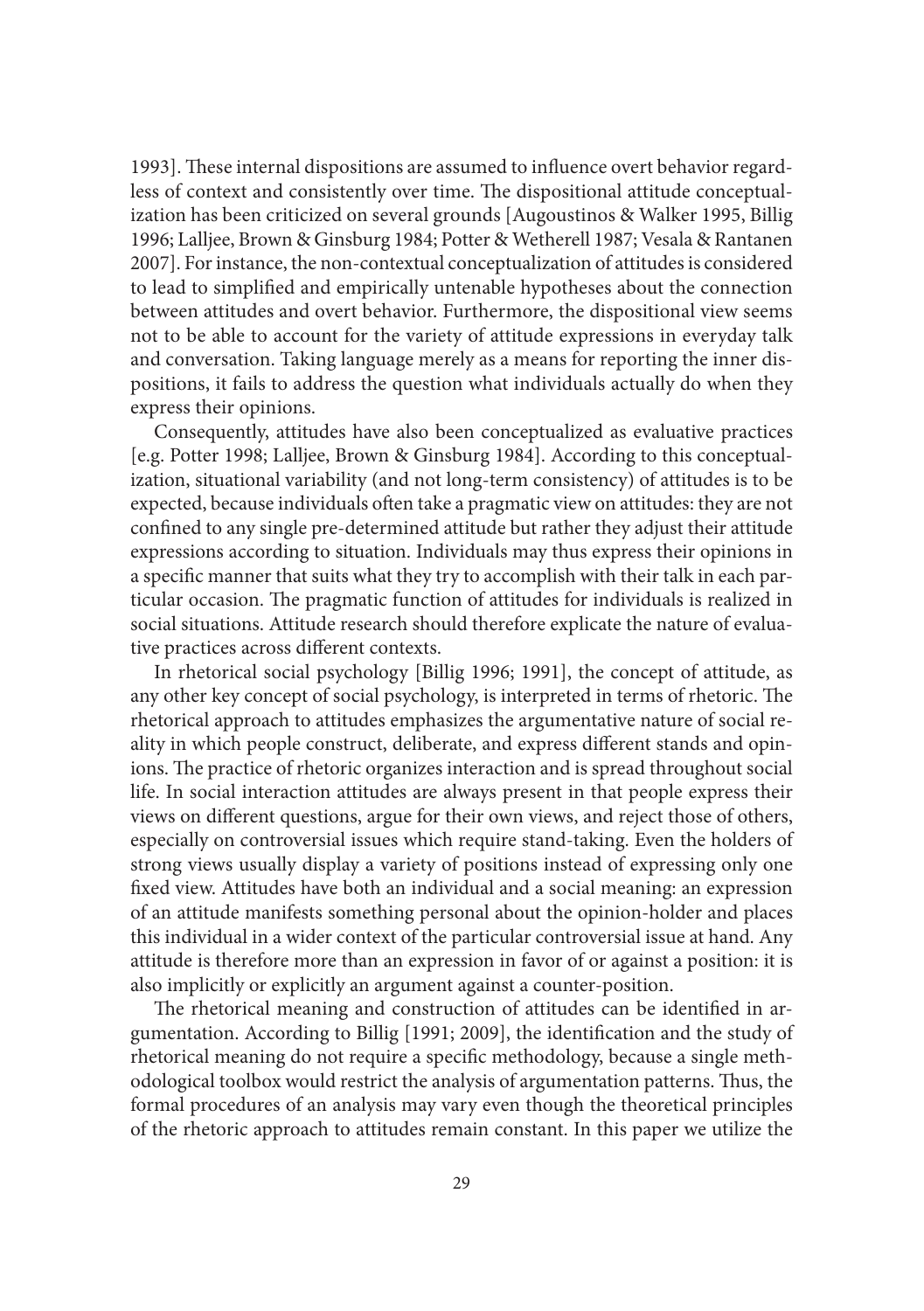qualitative attitude approach [Vesala & Rantanen 2007], which combines Billig's rhetorical view and a specific empirical procedure for generating and analyzing argumentative talk.

In the qualitative attitude approach [Vesala & Rantanen 2007] an attitude is studied as a communicative and evaluative viewpoint, either positive or negative, to a particular issue in a particular social context. When taking a stand, an individual usually justifies the stand and accounts for it, also when the stand is presented conditionally or with reservations. In such argumentative rhetoric, pre-given objects of evaluation do not remain fixed and unambiguous. As Asch noticed already in 1940, positive and negative evaluations of an object are typically associated with qualitatively different representations of the given object. Analogically, when justifying their stands, people frame and reframe the issue they are taking a stand to. Furthermore, the construction of dimensions and subjects of evaluation (e.g. the identity and role of the evaluator) can be viewed as rhetorical processes. The qualitative attitude approach aims to provide a systematic procedure to study the construction of attitudes in evaluative argumentative talk empirically.

# **2. Qualitative attitude approach: methodological procedures**

#### *2.1. Interview design*

The empirical research material in the qualitative attitude approach is typically generated in individual or group interview settings. The approach involves a particular practice for conducting interviews in order to produce and stimulate free and multifaceted argumentative talk [Vesala 2008]. The idea is to create comparability between individual interviews by a semi-structured interview design, which organizes the interview into distinct sections. Each section involves a conversation which begins with an introduction of a given attitude statement presented uniformly in each interview. Attitude statements, similar to those in quantitative attitude measures, are used as prompts to produce a rich and open-ended argumentation about a particular issue [Vesala 2008].

In the process of interviews the interviewer has to accomplish two tasks: to elicit the interviewees' opinion about each attitude statement, and to promote commenting while remaining neutral toward the issue at hand [Vesala 2008]. The interviewees, in their own words, take a stand on each statement and justify their stands. The qualitative attitude approach requires the interviewer not to define the concepts and ideas included in the statements, but, instead, it lets the interviewees define them.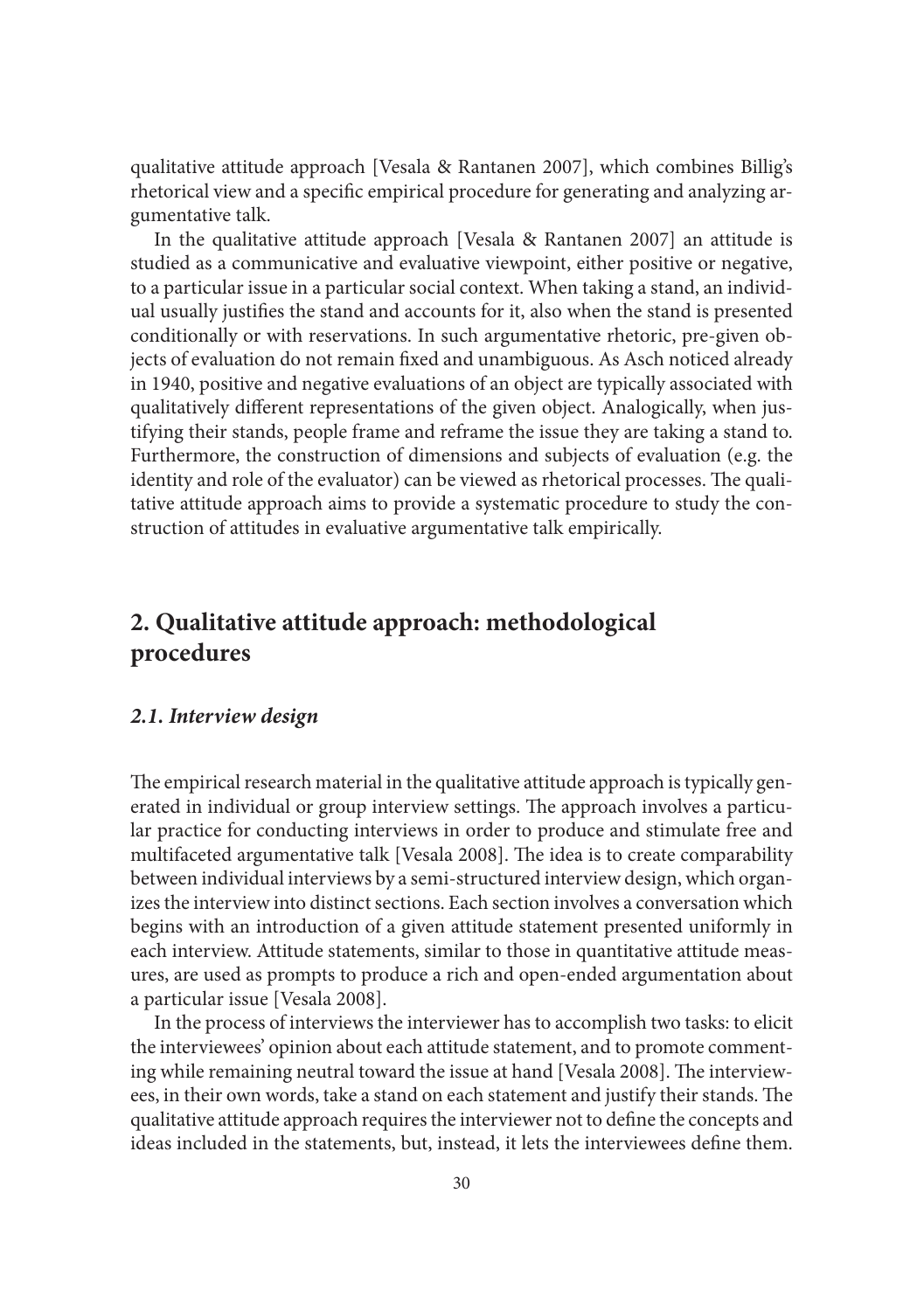Even though exact (theoretically motivated) wordings are used to formulate the statements, the interviewees are free to contest them and their relevance in each specific research context.

Congruently, in each interview, the interviewer introduces the prompt statements one by one by reading them aloud, and also presents them in a written form on a sheet of paper. The interviewer can elicit clarifications from the interviewees by asking them to describe more deeply how an argument would present itself in practice. Further, the interviewees can be offered recapitulations of their previous views in order to encourage more profound reflections on the statement or to ensure a valid understanding of given views.

#### *2.2. Principles of analysis*

The analysis in the qualitative attitude approach proceeds from details of the material to outlining general patterns of argumentation [Vesala & Rantanen 2007]. The analysis is usually performed in two stages. First, in the *classifying* analysis, the argumentative talk is categorized according to a literal reading of the research material. Second, the *interpretative* analysis brings these categories into a conceptual dialogue with theoretical concepts and discussions relevant to the particular study at hand.

The classifying analysis aims to identify different explicit stands taken towards each attitude statement together with specific arguments intended to reason and justify these stands [Vesala & Rantanen 2007]. The analysis also details stand-taking that participants express in a reserved, conditional, or hesitant manner [see also Billig 1996]. At this stage of the analysis, individual interviewees are not the primary analytical units. Different types of stands or justifications can therefore be identified also within one and the same interview. The different stands are then classified into categories: first, according to the type of stand, and, thereafter, on the basis of what type of justifications were presented for each stand. As a result, an overall view of multiple stand-justification combinations observable in the material can be obtained. In addition, comparisons between different interviews or groups of interviews may be made with the help of the categories.

The interpretative analysis elaborates on the initial classificatory analysis [Vesala & Rantanen 2007]. It aims to identify general patterns of argumentation evident among the detailed categories of stands and justifications. These patterns can be articulated as qualitatively different attitudes which can be linked to chosen theoretical concepts and discussions. The interpretative analysis can further include an explication of possible functions and rhetorical resources of the evaluative argumentation. For instance, the analysis can, at this level, focus on the self-expressive and interpersonal functions of attitudes, or on the beliefs, values, and experiences that are utilized to justify or construct a particular stand or attitude.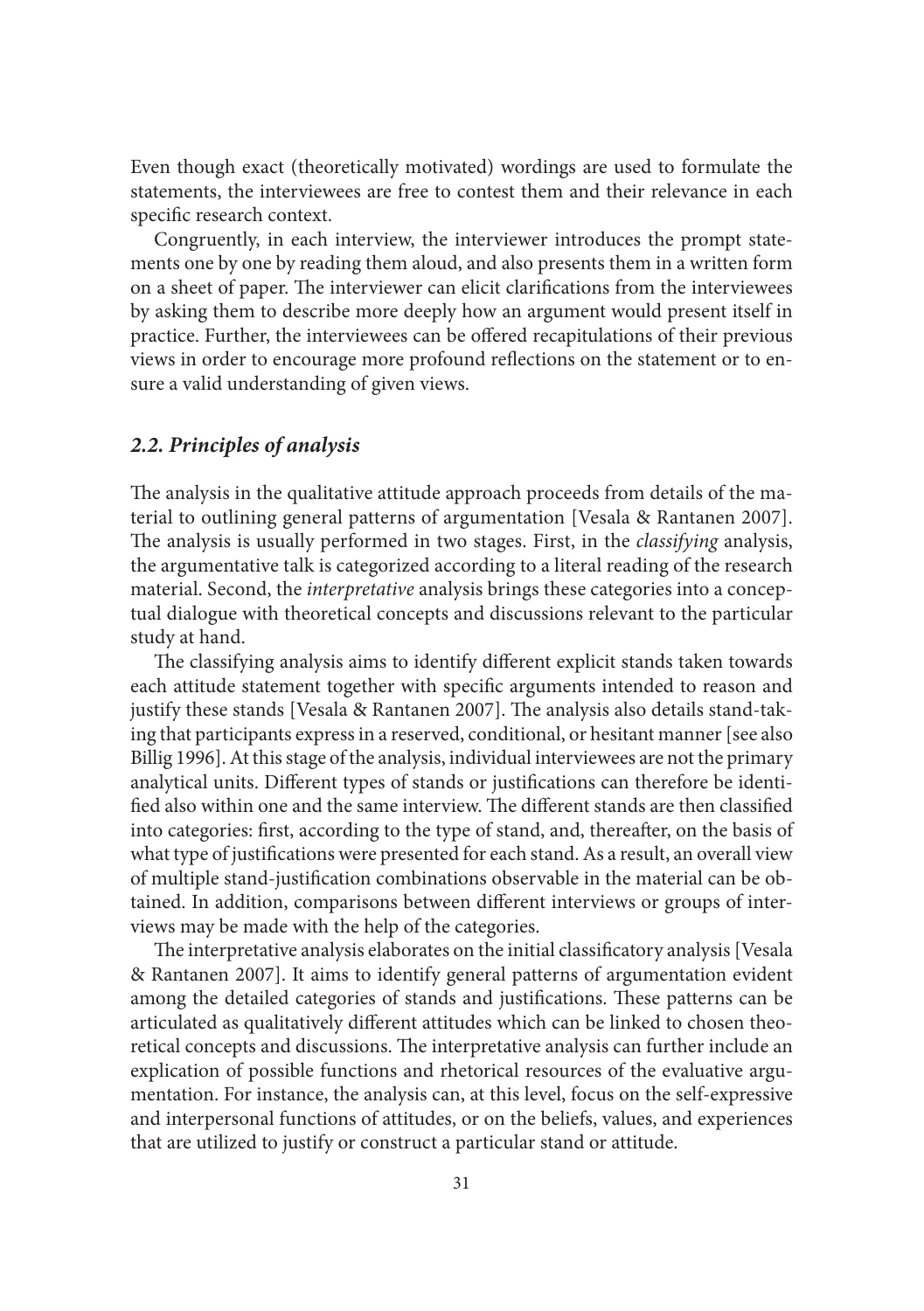# **3. Empirical setting for approaching the concept of entrepreneurial orientation**

This section presents the setting of an empirical study that we employ as an application example of the qualitative attitude approach. The study deals with the construct of entrepreneurial orientation, and focuses on its autonomy dimension. Our qualitative approach represents a distinctly dissimilar methodology than what has hitherto been applied in EO research.

#### 3.1. The autonomy dimension in the concept of EO

In recent decades, EO has received substantial theoretical and empirical attention as a potential means for existing firms to ensure their position, growth, and economic performance, especially in increasingly competitive business environments [Rauch et al. 2009]. The concept of EO constructs entrepreneurship as a firm-level phenomenon. Entrepreneurship is viewed not as an attitude or a characteristic of individual employees or managers, but as something connected with a firm's strategy-making orientation and thus encompassing the entire firm [Dess, Lumpkin  $\&$ Covin 1997; Lechner & Gudmundsson 2012; Gaweł 2012].

EO describes firm-level entrepreneurship by foregrounding five specific dimensions. These five key dimensions include innovativeness, proactiveness, risktaking, autonomy, and competitive aggressiveness [Lumpkin & Dess 1996; Covin & Slevin 1989; Miller 1983]. Most empirical studies treat them as one dimension when defining whether a firm can be described as entrepreneurial [Basso, Fayolle & Bouchard 2009; Covin & Wales 2012]. The concept of EO claims that entrepreneurial firms innovate and experiment with new products, services, and processes; proactively anticipate future demand and seize market opportunities; aggressively compete with their industry rivals; take bold risks in the face of unknown opportunities; support independent initiatives of individual employees [Covin & Slevin 1989; 1991; Lumpkin & Dess 1996, 2001].

Lumpkin and Dess [1996] define autonomy in the concept of EO as an independent action of an individual or team in bringing forth an opportunity, and carrying it through to completion. Thus, unlike other EO dimensions, autonomy functions primarily on an individual or micro-level, and its role is to set in motion, and prime the other dimensions. A recently developed autonomy measure [Lumpkin, Cogliser & Schneider 2009] conceptually differentiates EO-related autonomy more distinctly from management-related autonomy, such as autonomy induced by decentralization or other structural arrangements. A firm should support the efforts of independently working individuals and teams that make decisions on their own about what business opportunities to pursue, regardless of organizational constraints.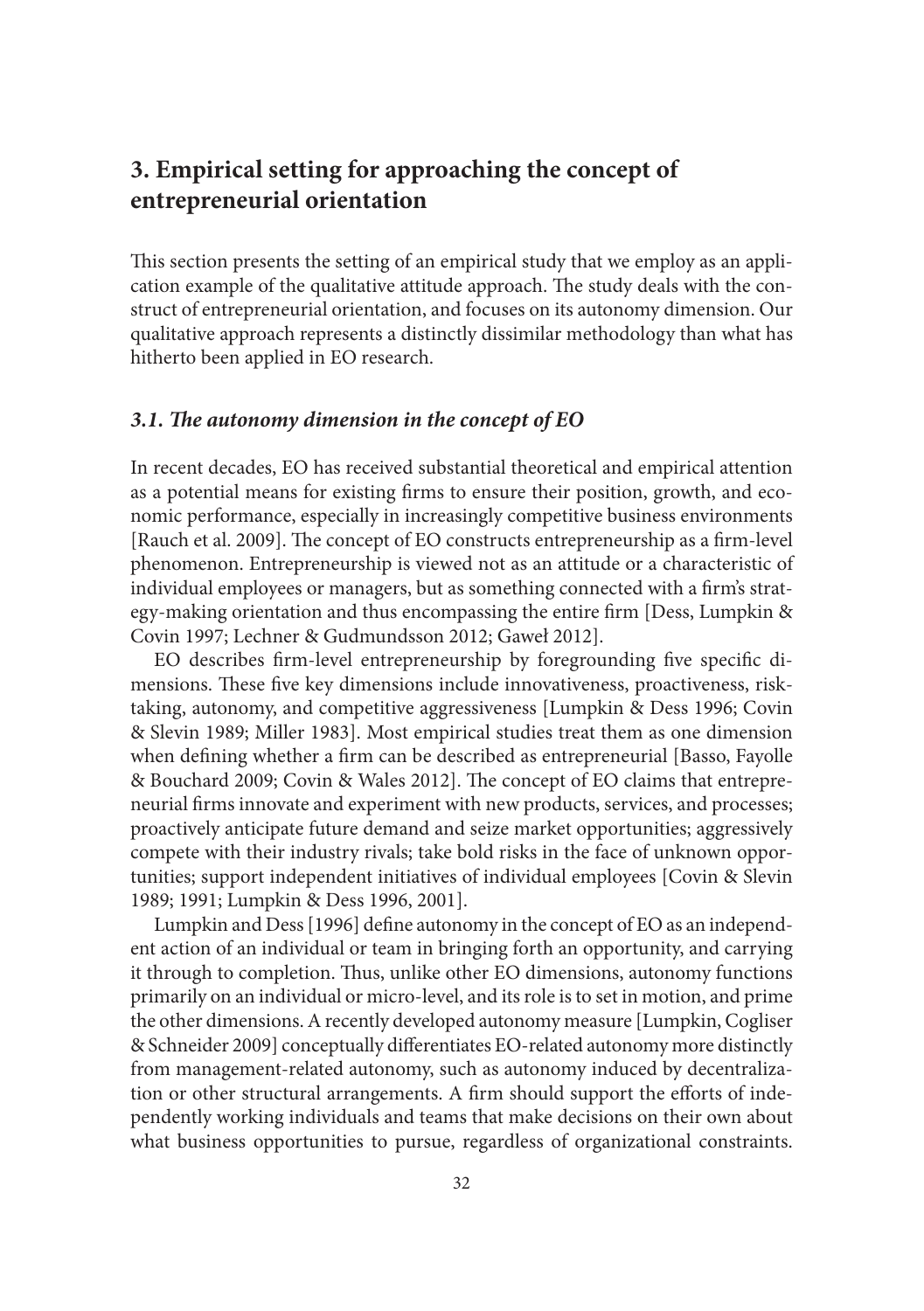These initiatives and input should play a major role when the firm identifies and selects suitable opportunities in the marketplace.

To date, EO research has kept to one methodological tradition. The theoretical EO formulations have largely taken place within a positivist and realistic quantitative research paradigm [Rauch et al. 2009; Covin & Wales 2012; see also Anderson & Starnawska 2008; Grant & Perren 2002; Lindgren & Packendorff 2009]. This paradigm considers EO an abstract characteristic; it cannot be defined as a separate, clearly observable entity, but is instead inferred from the EO attitude measure that seeks indications of entrepreneurial activities within the organization [Covin & Lumpkin 2011].

However, from the perspective of the rhetorical construction of attitudes [Billig, 1996], EO and its dimensions can be evaluated and reacted to differently across different organizational members and contexts [Miller 2011; Wales, Monsen & McKelvie 2011]. Therefore, the dimensions of EO are not absolute, as their meaning and usage can vary according to organizational members and contexts. This qualitative variation of attitudes can positively contribute to the theoretical discussion of EO. For example, even though the concept of EO presumes all dimensions to add equally to the overall quantitative level of EO in any given firm, the exact nature of the relations between the five dimensions of EO remains an unresolved issue [Wales, Gupta & Mousa 2011].

#### *3.2. Empirical research material*

The empirical research material of this study consists of interviews with six directors who form the management group of a small, privately-owned Finnish enterprise. The case firm offers consultative business management services to other organizations. According to the managing director, the firm's financial position was very good at the time when the interviews took place, and its workload in previous months had been tremendous.

In the practices informed by the concept of EO, a firm's EO has traditionally been examined from the perspective of its managing director [Wiklund & Shepherd 2003]. The senior-most executive is assumed to possess the most relevant information on an organization to provide a firm-level viewpoint of its entrepreneurial actions [Lyon, Lumpkin & Dess 2000]. Instead of relying on only one key informant, this study introduces a wider organizational perspective to EO by drawing on the talk of the entire management group of the case firm.

The empirical context of this study is business-to-business selling. Selling can be considered relevant to EO as firms normally realize their economic outcomes through sales activities. In fact, survey research on EO most often operationalizes economic performance as sales growth, and views growth in other dimensions as a result of increased sales [Wiklund 1999; Wales, Gupta & Mousa 2011]. The sales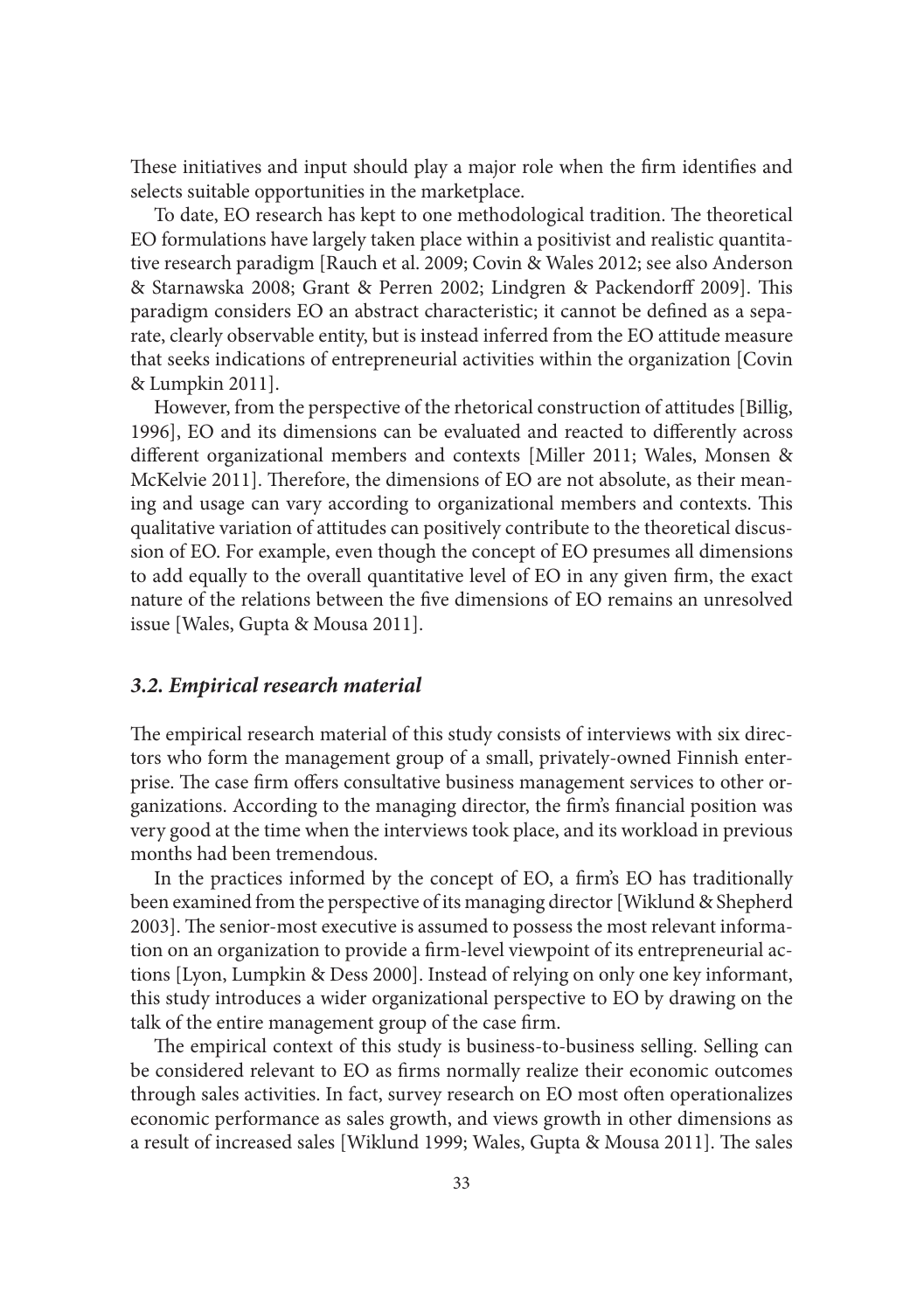function of the case firm was organized mainly around face-to-face meetings with representatives of their client organizations. The position of the directors was equal as far as selling was concerned, because all of them also served as salespersons and had personal client-related sales responsibilities to attend to. Therefore, they all occupied a dual position in that they, on the one hand, served as directors responsible for the entire firm and, on the other hand, as salespeople with individual sales obligations.

The directors were interviewed individually in May 2008. The interviews were conducted in Finnish and recorded for later transcription with the permission of the interviewees. Each interview lasted approximately 30 minutes. All the excerpts presented in this paper are translations of the original interview talk. The translations aim to maintain a clear sense of the Finnish original. In the excerpts the interviewees are identified by codes M1-M6.

#### *3.3. Formulation of the attitude statement*

In this study, we are interested in the evaluation of the autonomy of a salesperson. The management group members commented on the statement that 'each salesper*son is an autonomous entrepreneur*'. This particular statement introduced one of the central ideas of the concept of EO to the interviewees by linking the words *autonomy* and *entrepreneurship* to the selling activities that take place within the case firm and its management group. However, the formulation does not directly suggest that a salesperson's autonomy can also be viewed as an organizational characteristic, as one would expect within the concept of EO. In this interview setting it remained to be seen whether the interviewees themselves would take up such rhetoric.

The study deals with autonomy as it was perceived and treated in the management group members' rhetoric. We do not examine individual-level autonomy as such, but consider salespeople's autonomy and its consequences as a phenomenon manifested in the management group members' talk.

# **4. Classifying analysis: conditional, supporting, and rejecting argumentation**

This section presents the qualitative variation in stand-taking and argumentation. The analysis is based on the comments by all the interviewees. First, their immediate responses to the attitude statement are described. Second, the analysis shows what kind of stands the management group members took either in support of or against the statement, and how they justified these stands.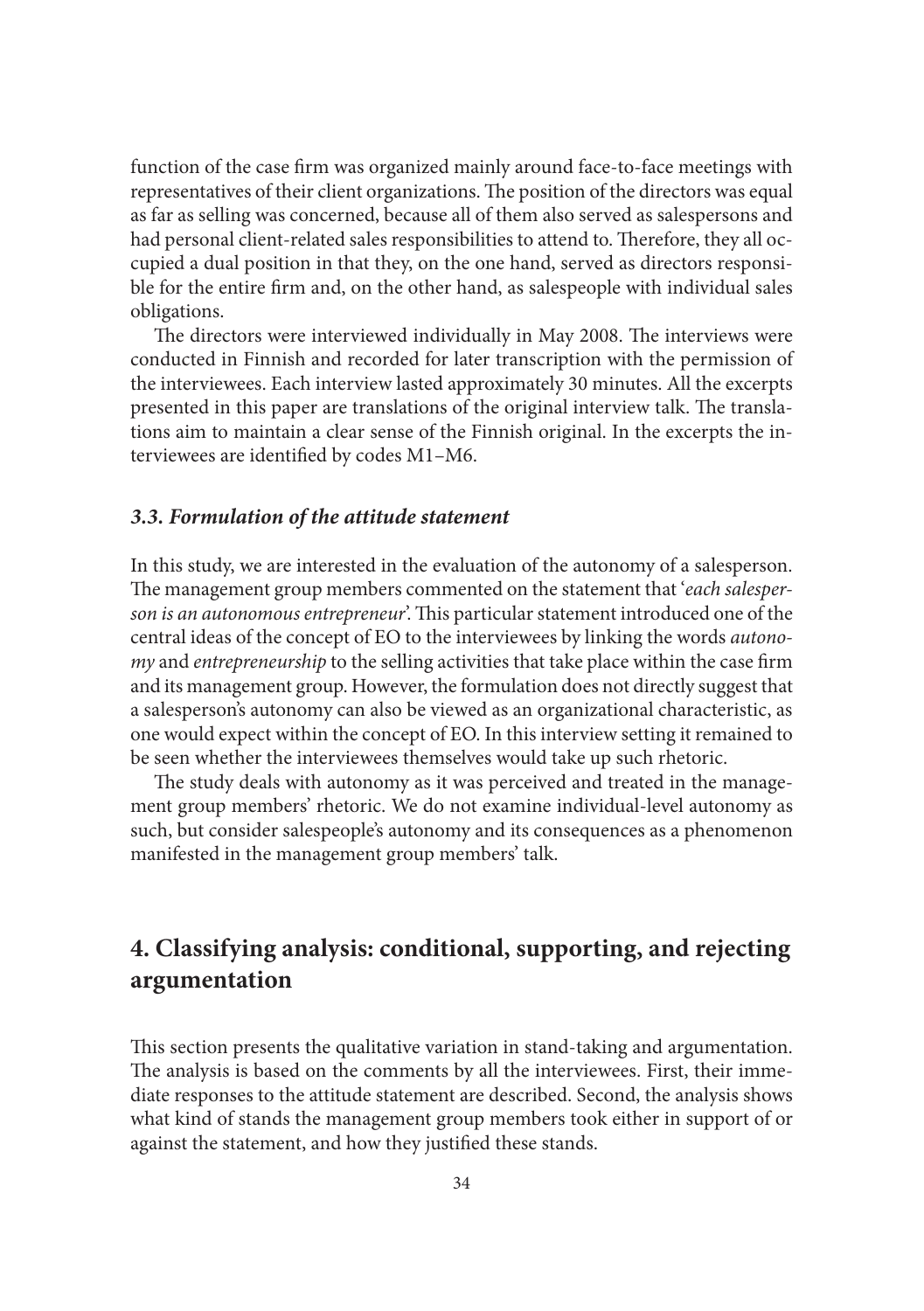#### *4.1. First reactions: Conditional argumentation*

Overall, the most striking observation that emerged during the literal reading of our material was the instant conditional stand that four of the interviewees took in favour of the statement (i.e. each salesperson is an autonomous entrepreneur) directly after the interviewer had presented it to them. In the words of one of the directors:

Yes, in a way; well at least spirit-. Well, so yes and no, yes and no, yeah. (M6)

The "yes and no" formulation clearly indicates that the interviewee can accept the statement, but only partly. Another director's immediate comment on the statement explains the conditional view more in detail:

Yeah, I would say that, quite comprehensively, it is correct, but there is also another side to that issue. If one thinks about this type of typical consultative role, I suppose that one goes more and more, and we have also gone, quite far in doing it also together. (M2)

According to interviewee M2, selling has two sides: autonomous action and collaboration. Pursuing sales opportunities together can be interpreted as emphasizing the meaning of internal relationships between different salespeople in the case firm. A third example of an immediate conditional stand highlights the businessto-business selling context more specifically:

My opinion is that it depends on the sales scope, what kind of sales it is about, what kind of business line. (M4)

The explanation focused on the kind of selling one discusses, and the kind of business area in which the firm acts. Independent action does not fit all lines of business or all types of sales items. An additional explanation was that autonomous action does not suit all clients either.

The collaborative side of selling was also the reason why two directors quite strongly rejected the statement at the beginning, as the following excerpt shows:

Well, literally speaking, I guess each salesperson is not an autonomous entrepreneur; after all, there are a lot of entrepreneurial characteristics in selling as such but depending, of course, a little on what one is selling and to whom. Often, selling is nevertheless collaboration. (M5)

It is worth noting, however, that the two management group members who initially opposed the statement did mention the importance of being autonomous in one's selling pursuits soon after explaining the need for collaboration. Their argumentation pattern is thus similarly two-sided, as was that of the other directors' who began their stand in a conditional manner.

In sum, their initial stands either conditionally supported or rejected the statement. In this conditional evaluation, the interviewees offered approving arguments alongside opposite counter-arguments. When further elaborating their initial stands,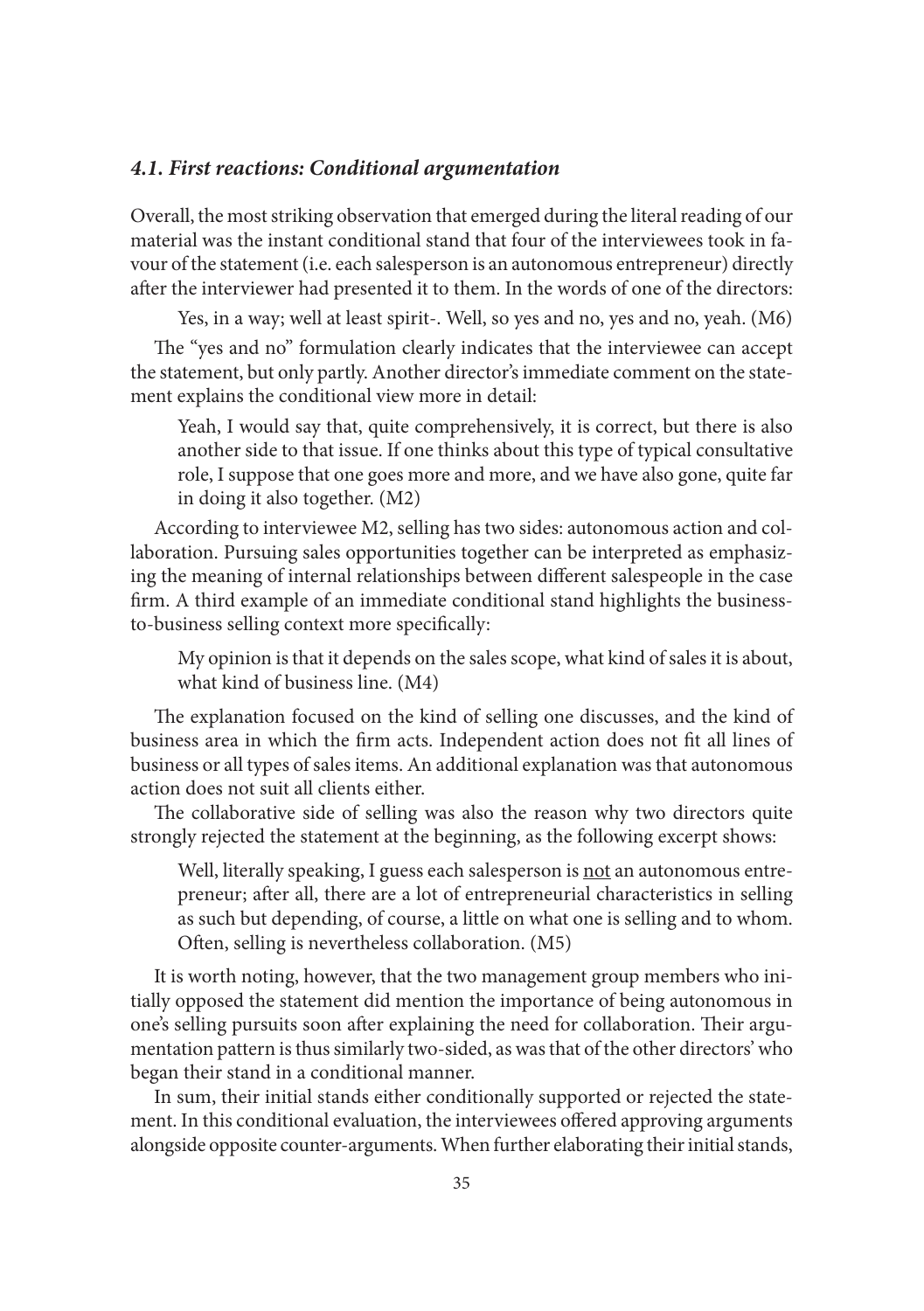all six interviewees finally presented and considered both supporting and rejecting arguments regarding the statement of a salesperson as an autonomous entrepreneur.

#### *4.2. Supporting arguments*

All interviewees presented at least one supportive argument. The justifications for positive stands can be organized into four categories. The first category lays out a general principle of autonomous spirit in selling:

Good sales work also requires very many of the characteristics of an independent entrepreneur. Let's say that selling cannot only be directed somewhere from above, like "Hey! Go there, do that", but also requires an awful lot of one's own thinking and an awful lot of one's own actions. In this firm, for example, we have one principle according to which nobody owns a single client and anyone can go anywhere. (M2)

The interviewee states that the qualities of an independent entrepreneur are indeed essential for successful selling activities. The firm's basic guideline allows each salesperson to freely pursue any sales opportunity one is inclined to pursue. Actually, being in need of explicit directions from supervisors would eventually be interpreted as a sign of incompetence, even though some principles "from above" might exist in actual practice, such as in the form of personal sales budgets. The arguments of M2 can be interpreted as being in accordance with Lumpkin and Dess's [1996] definition of autonomy as well as that of the recent entrepreneurial autonomy measure [Lumpkin, Cogliser & Schneider 2009].

The second category emphasizes each salesperson's personal responsibilities: So yes, in the sense that a salesperson always, when selling, has his own profit responsibility, and the objectives and the budget he must meet; and, anyway, he is responsible for reaching them in one way or the other. (M6)

The interviewees often employed this argument when arguing in favor of the statement. As far as selling is concerned, all the salespeople share the same responsibility of reaching the goal that has been set to them individually. Objectives are clearly defined, although who set them remained unclear. Furthermore, the interviewees stressed that the responsibility for reaching those objectives cannot be delegated to others. The direction is unambiguous, but the means can be freely chosen.

Third, the interviewees pointed out the importance of "intense activeness", "determination", and "establishing one's own contacts" when pursuing their personal sales budgets. Independent salespeople must also take the initiative in order for the selling to succeed:

Of course, one must be independent in the sense that one has the courage to take the initiative and make uncompelled solutions, suggestions, decisions, and situation analyses to back up sales. (M5)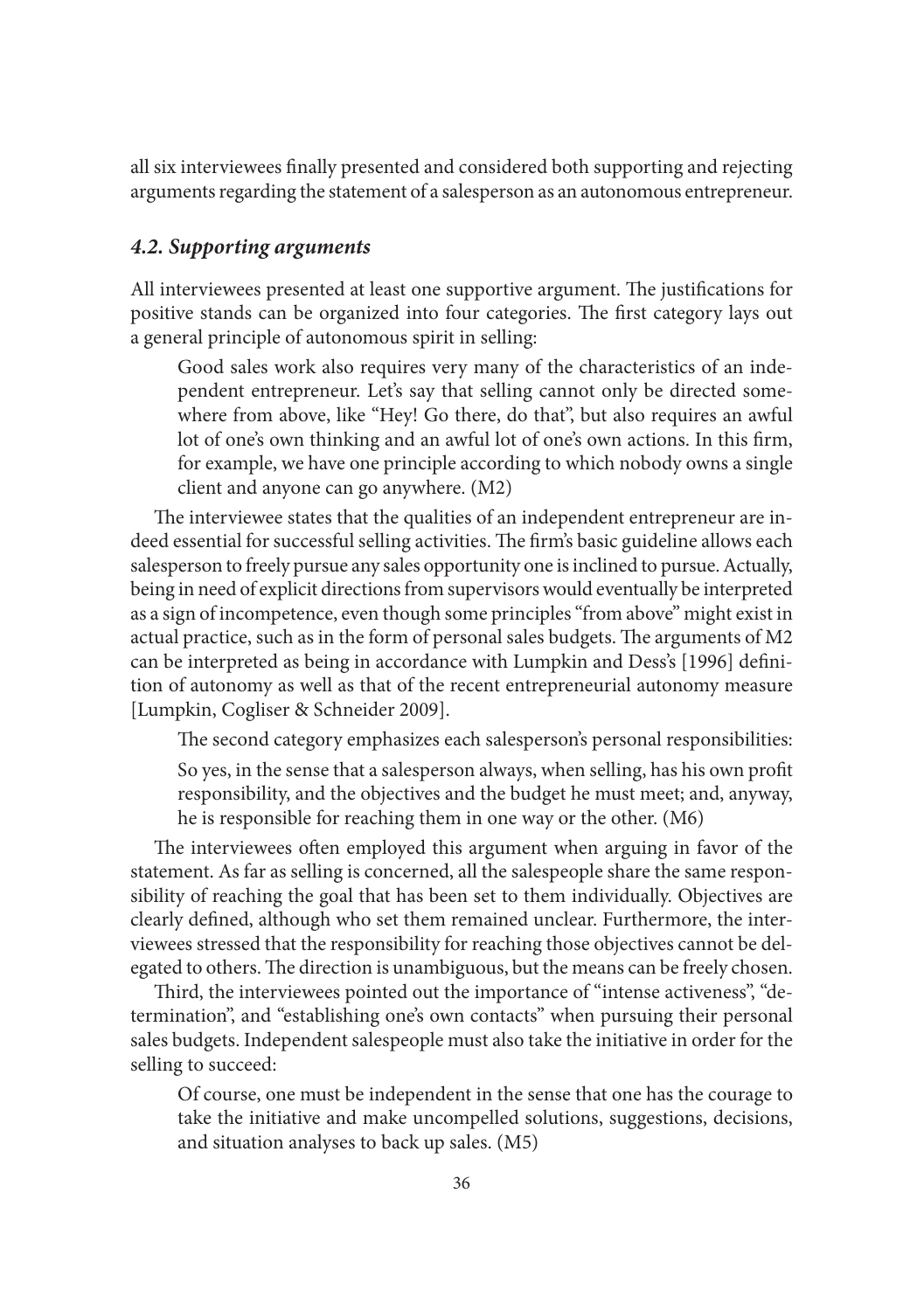This comment indicates that selling requires thorough preliminary work on possible solutions and situational contexts. More specifically, the comment emphasizes the analysis and decision-making skills of salespeople as well as one important personal characteristic, the courage. Selling is not meant for people who fail to take the initiative.

Fourth, salespeople must also build trust among clients:

It [the statement] is correct in the sense that selling quite essentially includes the intention to build trust and actually building it, and I would say that I quite comprehensively think that selling trust and one's own person, selling collaboration with the client, are an essential part of selling, so I am in a way selling myself to the client. (M5)

Autonomous salespeople must also place their personalities on the line, and independently build a relationship with the client. A compatibility of personalities between salespeople and clients enhances trust among clients as well as a willingness to collaborate with the salesperson. Trust and collaboration do not exist on their own but need to be actively constructed as essential elements of selling. On a more general level, interviewee M5 implicitly indicates how client relationships are formed in business-to-business contexts. The first step involves selling the salesperson's personality, which, in turn, creates trust among clients. Only then can the salesperson proceed with the actual selling of the business services the firm has to offer.

The supporting arguments represent, as one interviewee put it, different aspects of an "entrepreneurial spirit". They also bring to the fore the meaning of external client relationships. The positive aspects of an autonomous entrepreneur in selling fit the requirements of how client relationships should be handled in the case firm. Self-directed action is at the core of successful selling. In the eyes of both individual salespeople and the firm, those trustworthy salespeople who carry different sales opportunities through to completion can produce results. If the salesperson is passive and unresourceful, neither the salesperson nor the firm will reach their turnover or sales budget objectives.

### *4.3. Rejecting arguments*

The rejecting arguments can be categorized into four classes. The first category underscores internal competition, of which interviewee M1 presented the most critical account:

This idea of an autonomous entrepreneur, well, it creates quite a lot of internal competition, which, in my opinion, is not such a good way to encourage people inside a firm. The departure point, in my opinion, is a little bit negative: everybody is pursuing their own benefits. This idea is something that has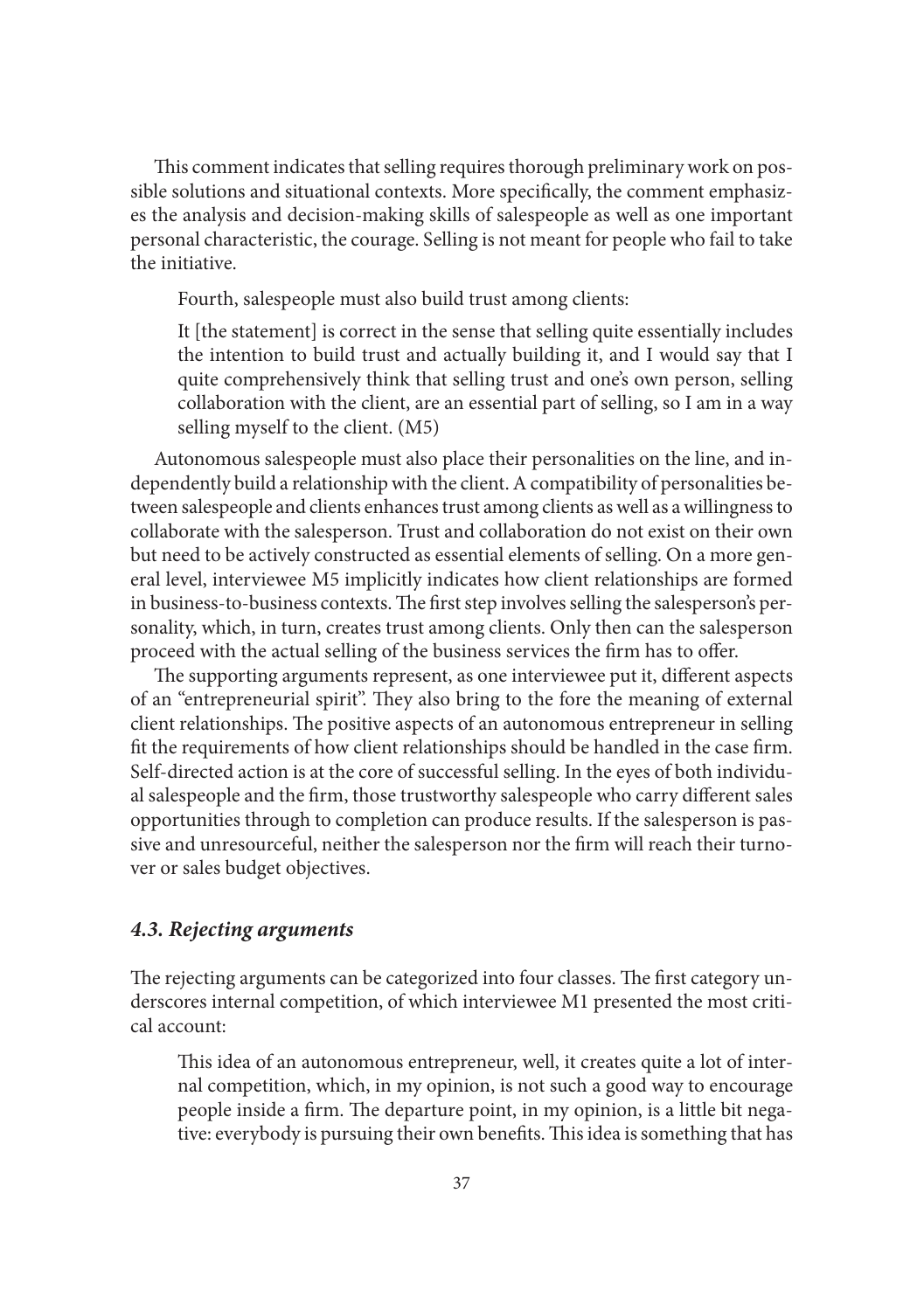also reared its head to a greater extent in this firm. Sometimes, when one has established a contact somewhere, one cannot be quite certain that someone else does not then push in to sell and get the client for himself. If everyone is an autonomous entrepreneur, it means that all are, in a way, competitors even inside the same firm. (M1)

The interviewee indicated that if a firm chooses to encourage salespeople towards autonomous action, it can result in internal competition. The entrepreneurial spirit of independent actors is present, but has unfortunate consequences because everybody is allowed to disregard the opportunity pursuit of one's colleagues. Interviewee M1 emphasized this stand by stating that such internal competition actually occurred in the case firm when a salesperson invaded somebody else's sales territory. Personal goals drive selling, and colleagues fail to respect mutual working relationships.

The second category of rejecting arguments stresses collegial interdependence and teamwork:

If one is conducting sales that depend on the contribution of several people, one must, of course, also take those other persons', how should I put it, strengths and perspectives into account. (M5)

Interviewee M5 indicates that individual salespersons depend on others because they may not possess all the required expertise to carry through complex client projects. Instead of autonomy, collaboration is supported, because it involves utilizing colleagues' strengths and insights to fulfi l more complicated client needs. Furthermore, as one interviewee noted, even though certain responsibilities of extensive projects can be turned over to colleagues, the salespersons still maintain their leading role in pursuing the sales opportunity in question. This relaxes the need to be overly autonomous in every aspect.

The third class of rejecting arguments highlights what can occur if a short-term selling perspective is very strongly emphasized. This is evident in the following excerpt:

Well, the entrepreneurial attitude means that you start with the fact that you have to get butter on your bread in any case, and, in a certain way, one probably has to look at it from two perspectives: that one really gets what one wants, but that one cannot always maximize profits, because one must start from the fact that one has to be able to earn one's bread on the longest possible term with the client. One cannot stain one's reputation. (M4)

In trying to reach their individual sales goals, salespeople sometimes tend to maximize their short-term economic outcomes instead of pursuing a long-term client relationship. This can deteriorate their image in the eyes of their clients. Salespeople must balance their own individual needs with those of their clients in order to create a trustworthy and successful long-term relationship. On a more general level, sell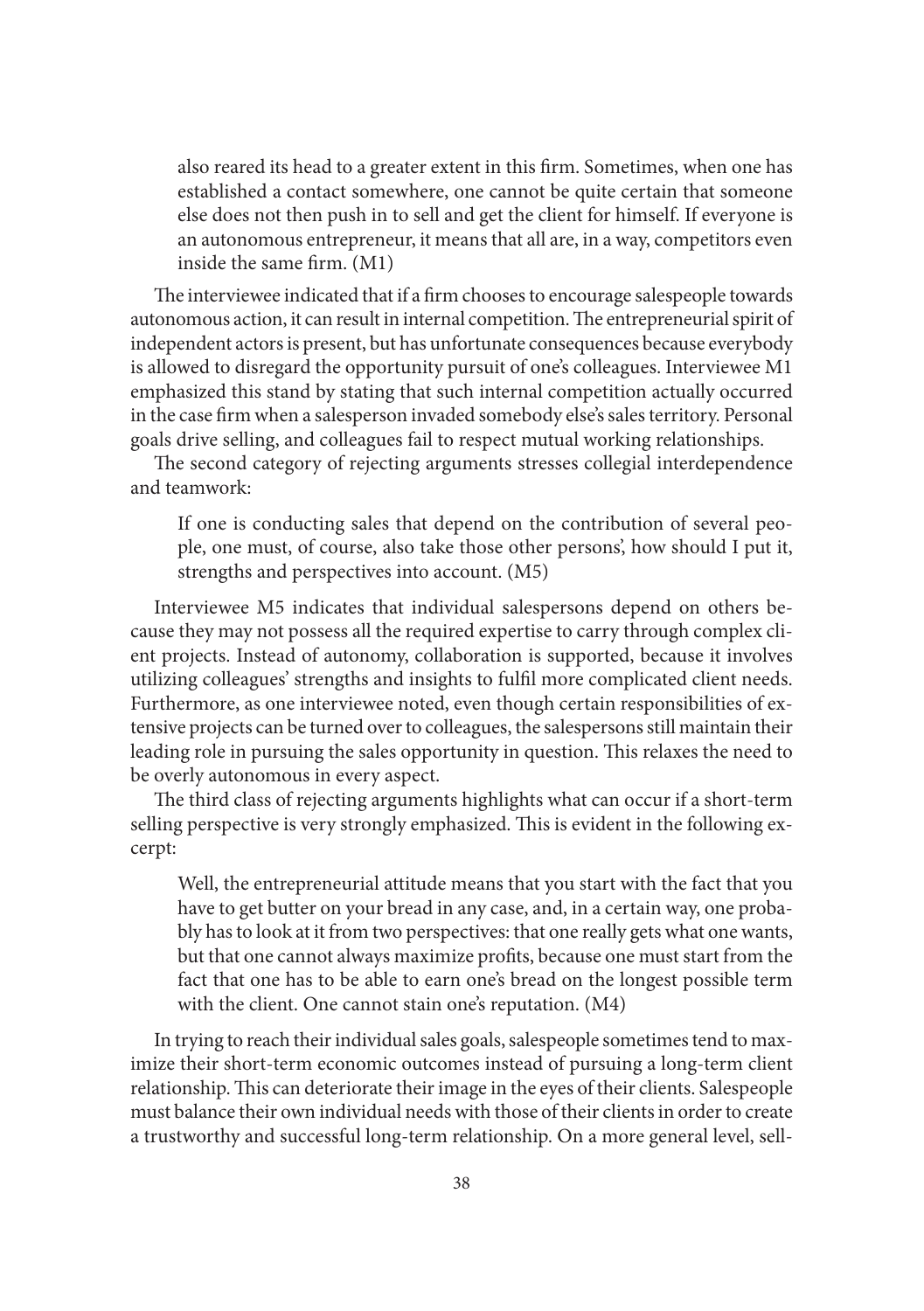ing seems to be the core function of client relationships, and can potentially harm them if handled unilaterally. Client needs, more than the economic objectives of individual salespeople, should thus be the main driving force of these relationships. Interactive situations with the client raise a potential problem that the firm must

solve and which represents the fourth justification category: On the other hand, when meeting the client, we like to go with someone to-

gether because this business is often quite chemistry-dependent; the risk decreases when we are two, so if with the first person the client feels that, "Hey, we are not quite finding a common feeling", then he might find it with the other one. (M3)

Selling requires teamwork and collaboration because not all clients accept the salesperson the firm has assigned to them. The strongest reason in favor of being alert to "interpersonal chemistry" issues seems to be the fact that clients do not buy from people they do not like. Incompatible personalities represent another clear risk to building trustworthy client relationship, so it is wise to introduce several salespeople to clients to ensure that they like at least one of them. All salespeople should thus be willing to hand over their client to another autonomous salesperson whose chemistry suits better that of the client's. In the selling context, independent action should be regarded as a way to serve the cultivation of profitable, long-term client relationships rather than treated as an absolute value as such.

The rejecting arguments represent, as one interviewee suggested, the actions of "lone wolfs". They also bring the firm's internal relationships as integral part of external client relationships to the fore. If salespeople choose to behave overly independently, they actually undermine collaboration and hinder the exploration and development of clients' needs for which their colleagues are responsible. Such salespeople not only fail to help their colleagues, but also end up being less effective in their own sales efforts, since the expertise of other is no longer at their disposal. The most critical arguments illustrate that individual salespersons can even engage in bitter competition for clients as well as sales opportunities. This has unfortunate consequences both for client firms and within the organization.

# **5. Interpretative analysis: two attitudes towards an autonomous entrepreneur in selling**

Generally, the interviewees effortlessly and thoroughly commented on the attitude statement of an autonomous entrepreneur, and applied entrepreneurship-related vocabulary in their talk. They treated autonomy, above all, as an individual characteristic, and described it, for example, as an entrepreneurial spirit, attitude, and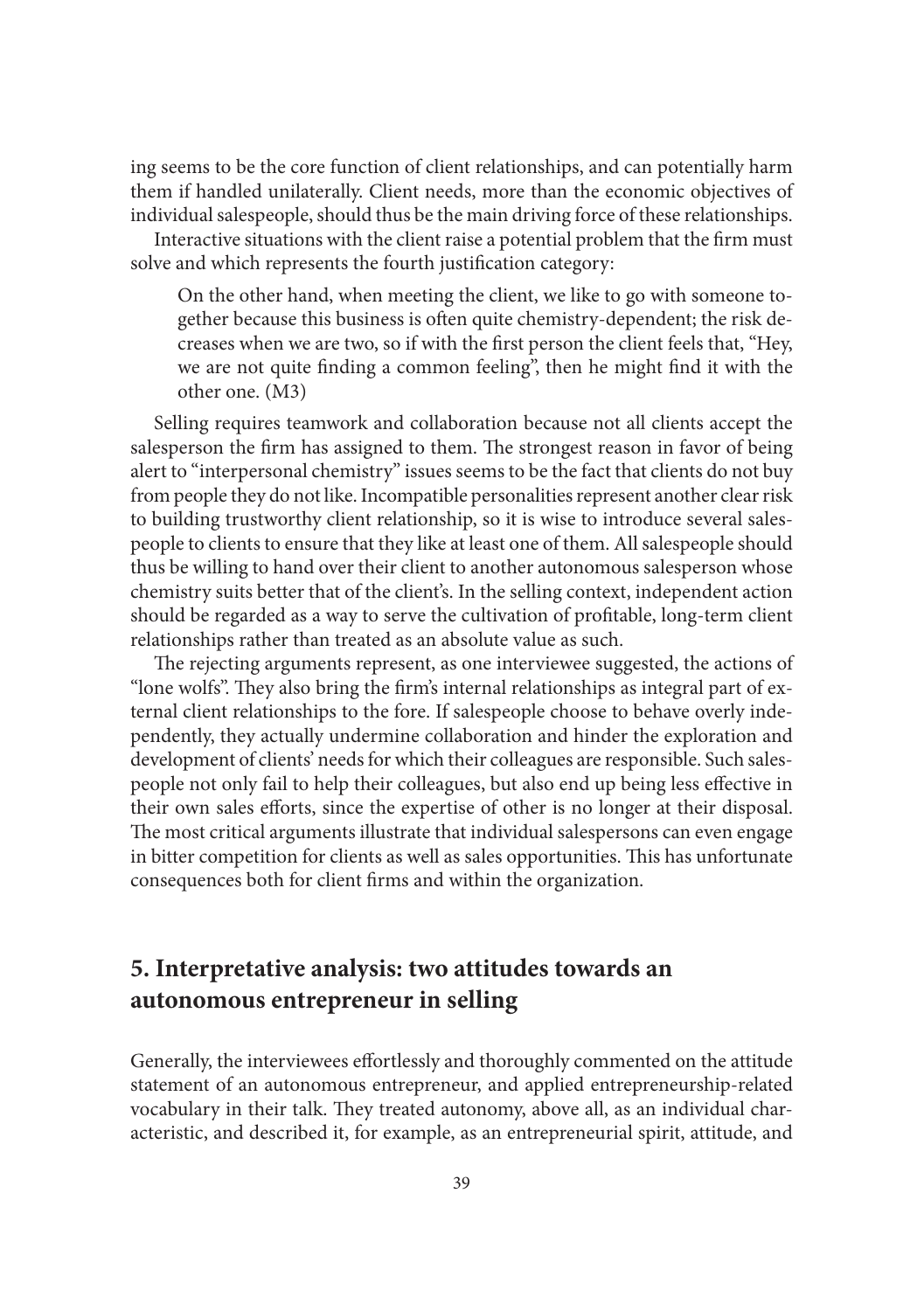characteristic. Therefore, they seemed to be familiar with the phenomenon of entrepreneurship and possess distinct representations of it.

However, the interviewees presented qualitatively different accounts when taking a stand towards the statement. Even though entrepreneurship is theoretically regarded as a positive orientation that supports growth and profitability [e.g. Rauch et al. 2009], the interviewees in this study regarded it as something more. They enumerated both positive and negative aspects and consequences of entrepreneurial autonomy, and their talk depicted two different perspectives on the statement. These perspectives can be interpreted as two opposing argumentative patterns, or attitudes, in which the statement was treated; these two patterns led to the consequent construction of autonomy in two dissimilar ways. These two patterns can be further interpreted to be congruent with and linked to the dimensions of proactiveness and competitive aggressiveness in the concept of EO. A summary of the two identified attitudes is presented in the following table.

| Evaluation | <b>Argumentation pattern</b>           | <b>Target</b>             | <b>Justification</b>                            |
|------------|----------------------------------------|---------------------------|-------------------------------------------------|
| Positive   | proactive selling                      | organization              | independency                                    |
|            |                                        |                           | ability to fulfill personal<br>responsibilities |
|            |                                        | external relationships    | initiative-taking                               |
|            |                                        |                           | trust-building                                  |
| Negative   | internal competitive<br>aggressiveness | internal<br>relationships | internal competition                            |
|            |                                        |                           | interdependency                                 |
|            |                                        | external relationships    | short-term sales<br>maximization                |
|            |                                        |                           | matching personalities                          |

**Two attitudes towards an autonomous entrepreneur in selling**

In the business-to-business selling context of this study, the *positive* version of an autonomous entrepreneur in selling can be interpreted as *proactive selling*. The interviewees constructed it by way of their external client relationships and their personal obligations towards the entire organization. Theoretically, EO measures [Covin & Slevin 1989; Lumpkin & Dess 2001] operationalize proactiveness as anticipating opportunities and being ahead of competitors. In this study, proactiveness represented an encompassing way to nurture long-term client relationships in which individual salespeople give priority to client needs over their own. Selling was described as a process in which a thorough examination and development of relevant selling opportunities precede and anticipate the actual selling situation with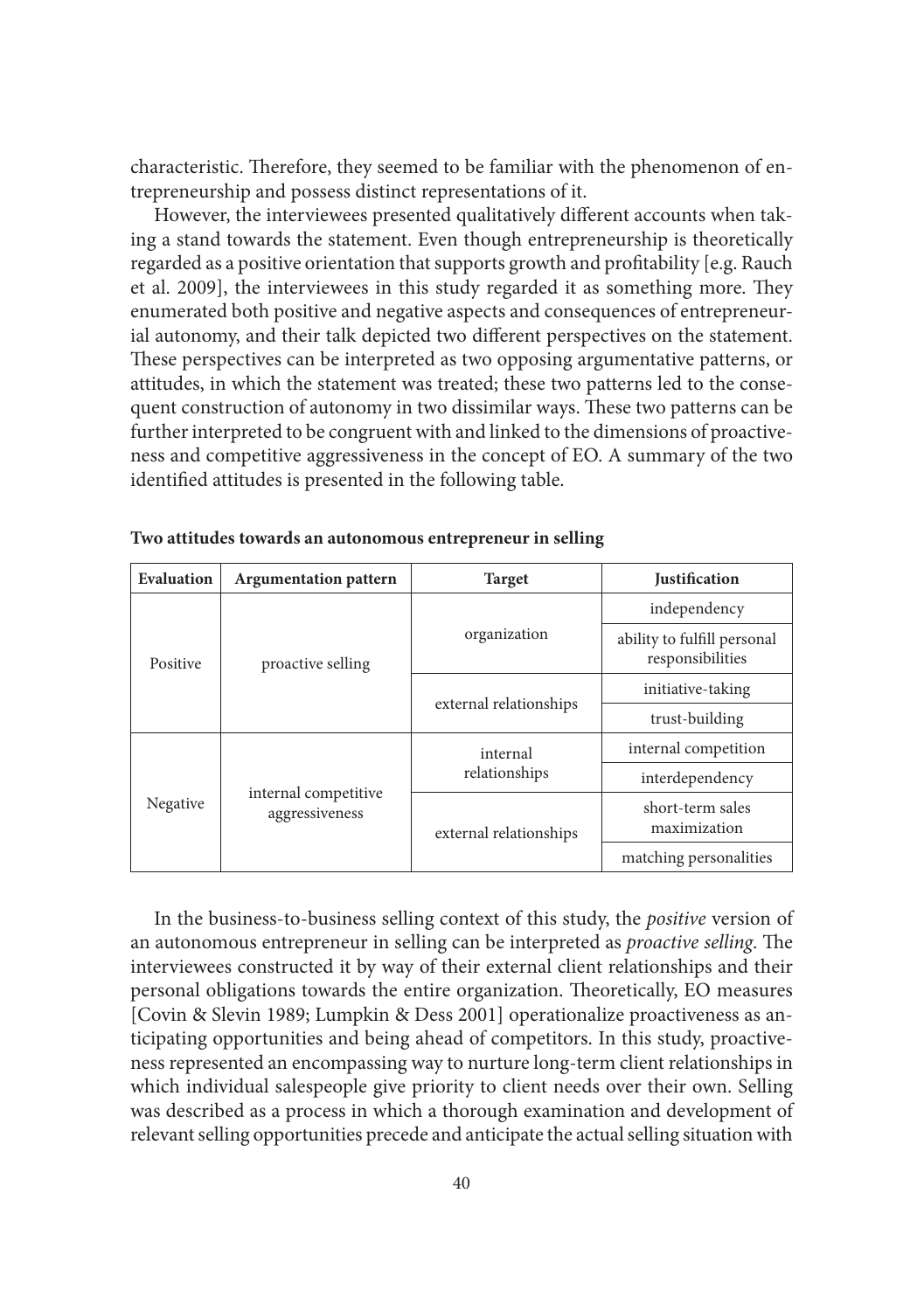the client. This seemed to be the most advantageous stage to apply the expertise of colleagues too. The entire selling process should ideally be led by one self-directed and active salesperson who has earned the trust of the client. Proactiveness in selling displaces autonomous and short-term sales maximizing activities in favor of external client relationships, and uses internal working relationships to anticipate sales opportunities within client relationships to reach overall firm goals. This, however, does not indicate that individual objectives are unimportant, but rather that they should not endanger the process of proactively attending to client relationships.

The *negative* version of an autonomous entrepreneur in selling may be interpreted as *internal competitive aggressiveness*. The interviewees constructed it by way of their internal relationships that can, if non-existent or poor, harm external relationships. Theoretically, in the concept of EO, competitive aggressiveness is targeted at competitors in the marketplace [Miller 1983]. In this study, however, as far as selling was concerned, the target was also within the firm. One's own colleagues may represent a threat to the fulfillment of one's own sales budget which can lead to disregarding the opportunity pursuit of others. Internal competitive aggressiveness takes two forms. In the stronger form, salespeople steal clients from each other by directing their sales opportunity pursuit towards those colleagues who have already executed a preliminary opportunity assessment. From an individual salesperson's viewpoint this can be a much easier way to identify opportunities than a more tedious search among clients in the marketplace. The milder form of internal competition represents an absence of collaboration among colleagues. If salespeople refuse to share their knowledge and experience with each other, they may put their client relationships at risk, because opportunities may go unnoticed or underexplored. As a result, the firm fails to fully meet its clients' needs and overall performance objectives.

Every member of the management group of the case firm expressed and utilized both attitudes in their talk. The conditional argumentation described earlier can be understood as a rhetorical device intended to manage the two opposing patterns of argumentation. Thus, notwithstanding the individual differences in the tone of argumentation, a considerable consensus and shared understanding of the nature and relevance of an autonomous entrepreneur in selling seemed to prevail within the management group.

### **Discussion**

The purpose of this paper was to introduce the qualitative attitude approach as a potential method for entrepreneurship research. The concept of entrepreneurial orientation was utilized as an example to demonstrate the relevance of the approach to entrepreneurship research in organizational contexts.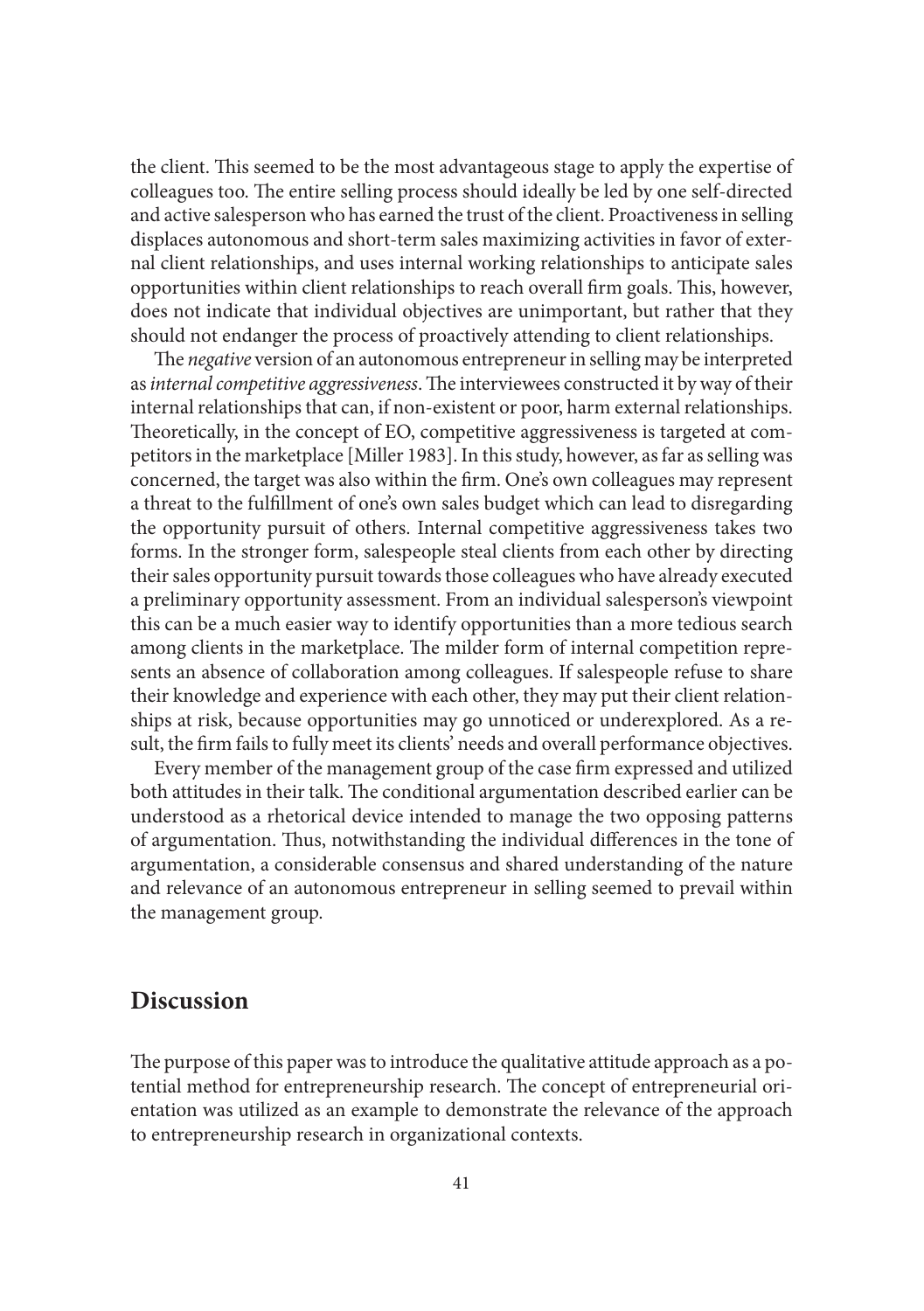The qualitative attitude approach simulated well the problem-oriented and controversial nature of entrepreneurship-related issues. The classifying and interpretative analyses illustrated how two opposing attitudes towards the idea of an autonomous entrepreneur in selling were rhetorically constructed in interview interaction. All management group members presented both positive and negative views towards the statement, and thus possessed the ability to position themselves to the issue in these qualitatively dissimilar manners.

Consequently, the interviewees placed the object of evaluation in two different contexts and constructed two attitudes towards the object. Just as Asch's [1940] research participants interpreted 'politician' either as a respected statesperson or a corrupted individual, the management group members evaluated the idea of an autonomous entrepreneur in selling as an active relationship promoter or a self-serving lone wolf. These evaluations represent such distinct opinions that they could even be linked to two separate EO dimensions.

Conditional argumentation appeared extensively in the empirical material. The reserved argumentation in initial stand-taking can be interpreted to illustrate the flexibility of attitudes in two respects. First, once a person is capable of constructing more than one view to the same object of evaluation, the argumentation may become conditional, reserved, or hesitant. In this study the conditional argumentation functioned as a rhetorical resource to manage the two opposing and conflicting evaluations. Second, the reserved argumentation in initial stand-taking can be interpreted in terms of "*latitude of acceptance*" [Billig 1996, pp. 256–263]. In the conditional argumentation a person does not immediately take a too definite stand towards an issue. This latitude allows the person to adjust the stand later on according to how the situation evolves. In the interview interaction itself conditional argumentation may also serve as a rhetorical resource to ensure a thorough evaluation of the prompt statement before a more definite stand or a more comprehensive view towards the issue may be reached.

Methodologically, the relevance of the qualitative attitude approach stems from the nature of argumentation it stimulates. In the same interview the interviewee can construct different opinions on a single statement. In other words, the immediate commenting on the same statement produces different attitudes. This special feature of the method demonstrates how the same object of evaluation (in this case, an autonomous entrepreneur in selling) can be constructed in various ways. This feature of the qualitative attitude approach contrasts, for example, with many discursive approaches in which several discourses (interpretative repertoires) are identified in the research material according to their meaning rather than their position in conversational sequence. For example, in the study by Lähdesmäki and Siltaoja [2010] four evaluative constructions of reputation were identified, but they were each produced as responses to different issues and in different entry points within the interviews.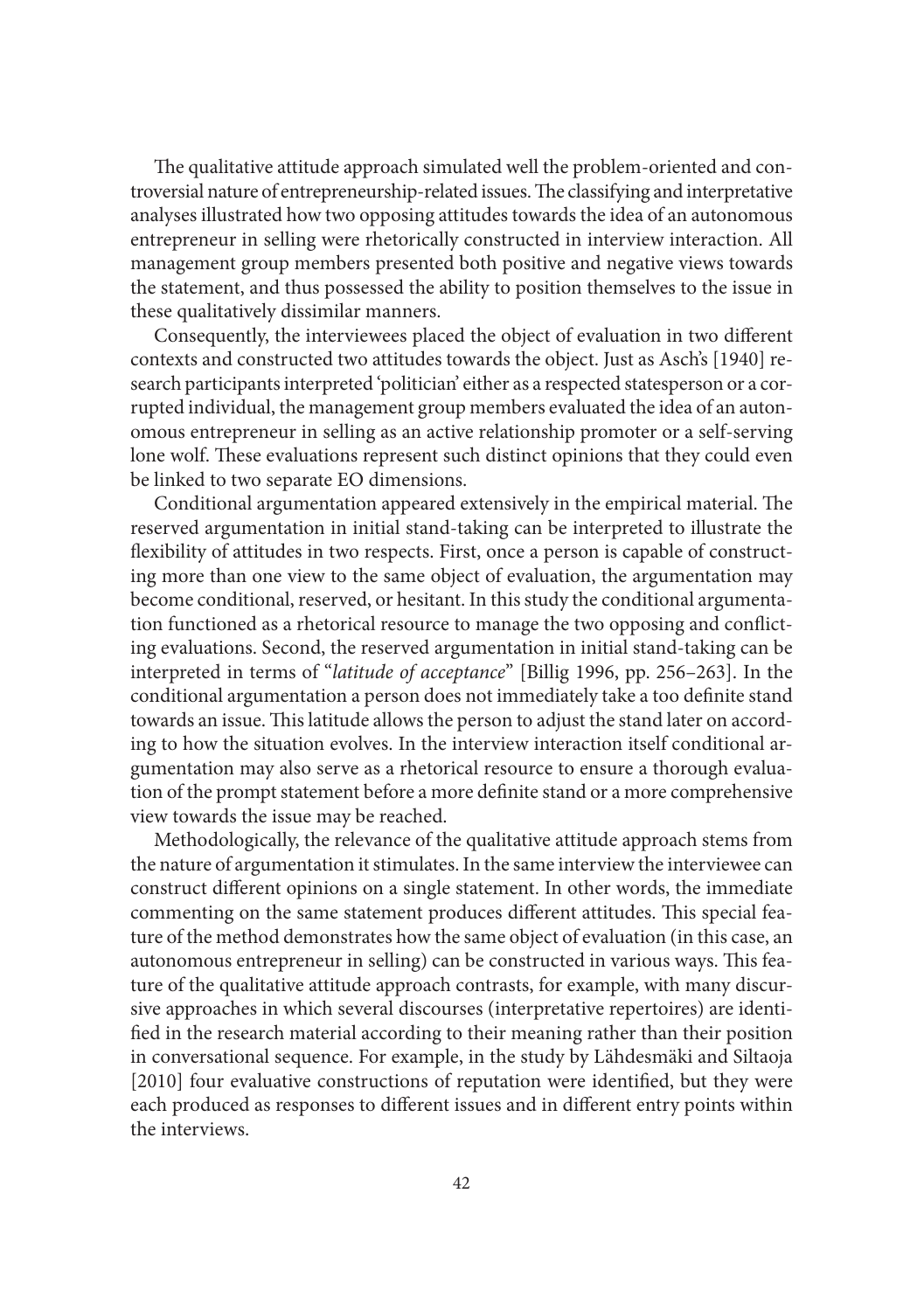From the perspective of EO, the two opposing attitudes offered a wider view to the context of both selling and EO. Compared to the quantitative methodology conventionally utilized in the EO research, the two constructed attitudes highlight the contextual nature of the EO and the interrelations between its dimensions. Next, we will discuss the relevance of these results' to the theoretical concept of EO.

In the management group members' argumentation, autonomy was evaluated both as a positive and a negative phenomenon. This result is unsurprising, because EO research has already raised some questions about the potential negative effects of individual EO dimensions. For example, some researchers have claimed that autonomy carried to extremes may actually diminish a firm's returns [Lumpkin, Cogliser & Schneider 2009]. The point of our study, however, is to highlight the fact that autonomy was evaluated negatively when it was connected to another EO dimension (competitive aggressiveness) and treated as a particular type of firmlevel issue. Contrary to what the concept of EO suggests, the amount of autonomy as such did not appear to be a key question.

Autonomy was further constructed as a firm-level phenomenon through proactiveness and competitive aggressiveness. Even though the prompt statement presented autonomy as an individual-level issue, the interviewees also considered the issue of autonomy in relation to the salesperson's co-workers, clients, and the entire firm. According to the management group members' argumentation, autonomous actions ought to be organized to serve the firm's overall objectives. In the larger context of EO as a firm-level strategy-making process, it is paramount that individual actions be constructed as a firm-level issue. The simultaneous presence of the two opposing attitudes suggests how firms may reach a positive competitive status in the market but also how they can jeopardize their position and weaken their overall results. Awareness of both attitudes may provide firms with better tools to manage their entrepreneurial activities, compared to a situation in which the downside of autonomous actions fails to emerge.

In our research material, autonomy failed to connect to the other two of the EO dimensions, namely innovativeness and risk-taking. This would have been possible, in principle at least, because of the open-ended interview design, as the realized linking with proactiveness and competitive aggressiveness attests. Innovativeness and risk-taking were not explicitly present in the interviewees' argumentation, although the rhetoric of internal competitive aggressiveness could be interpreted to reflect a risk management perspective. The link between autonomy and innovativeness was completely absent. This could point to the possibility that, in the case firm, innovativeness was treated as a separate phenomenon not directly linked to selling. The discussions, know-how or processes of innovativeness may, of course, still have been executed elsewhere in a manner quite unconnected to selling, such as in separate strategic or research and development meetings. In any event, the absence of innovativeness is extraordinary in that the outcomes of innovativeness process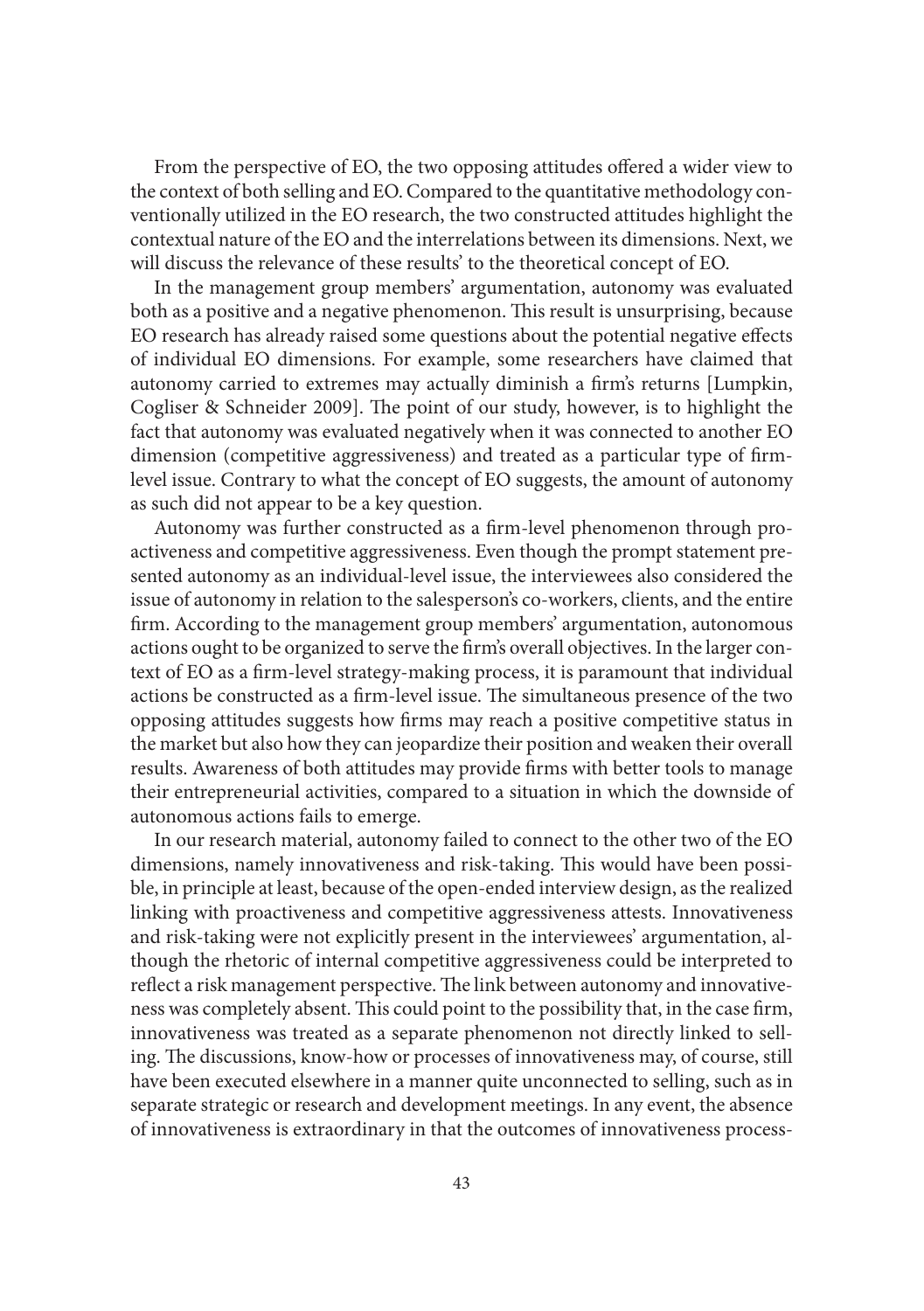es, namely new products or services, could generally be considered essential to the selling function. This observation raises an intriguing question about the conceptual nature of autonomy in the EO: does any form of autonomy contribute to the level of EO even if unconnected to innovativeness or the processes of generating innovations? Or is it specifically the innovativeness-enhancing type of autonomy that should be considered relevant in the case of EO?

In sum, the application of the qualitative attitude approach to the study of the autonomy dimension of EO has pointed out limitations in the realistic and positivist premises of EO. The dimensions of EO do not automatically emerge or link to each other and their evaluations may vary by organizational contexts. In such situations, what is fundamental to the EO and how one should interpret the EO level of a firm remains unclear. Therefore, identifying the EO within organizational practices seems not to be as straightforward and mechanical a task as the theoretical literature suggests.

As with any study, the present findings are subject to certain limitations. Because the findings rely on the argumentation of six management group members in one case firm, they cannot offer an exhaustive description of attitudes that management groups in other organizations might express. The findings cannot be generalized in this way. Rather, the findings from the case firm demonstrate a *possibility* which may be relevant also for other business service organizations with similar interaction-based selling activities. Hence, the findings offer empirically valid views into the theoretical concept of EO [see Miller 2011]. The generalizability of possibilities is a view that social scientists generally adopt to explain the validity of qualitative research in social interaction [Peräkylä 2004].

In conclusion, the qualitative attitude approach offers methodological tools to examine complex entrepreneurship-related issues in different social contexts and from multiple internal and external perspectives. The organized access to the variation in attitudes in organizational rhetoric can be utilized to contest traditional and taken-for-granted theoretical understandings of entrepreneurial orientation. Future studies could apply the qualitative attitude approach to clarify the context-specific nature of EO and the contextual relationships between the EO dimensions. These new research avenues could, for instance, offer critical contributions to the future development of EO measures. In fact, Covin and Wales [2012] claim that practically no progress was made in the development of EO assessment during the past decade. Finally, the qualitative attitude approach benefits organizations in producing more encompassing insights into practical phenomena in their everyday reality.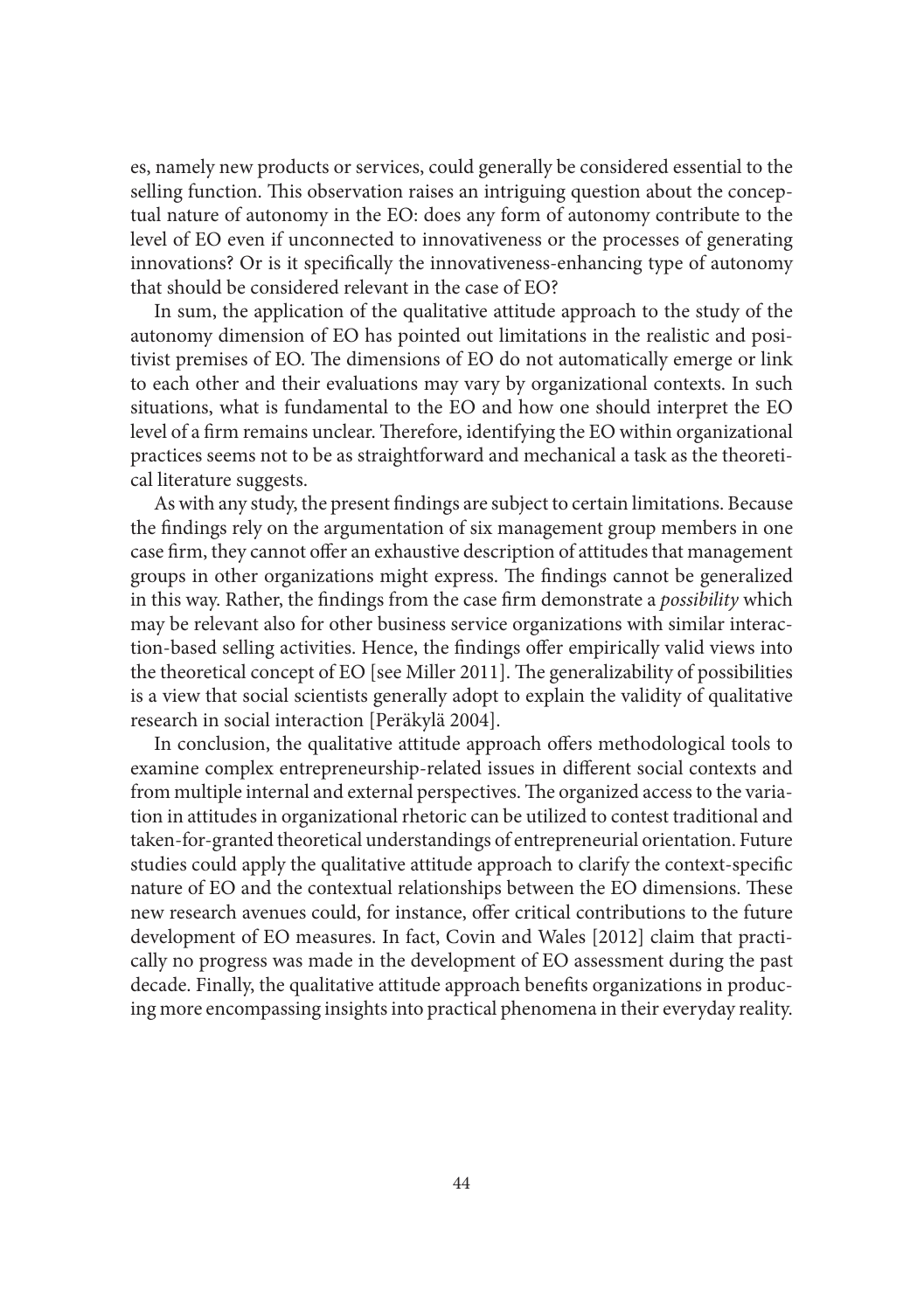### *References*

- Anderson, A., Starnawska, M., 2008, *Research Practices in Entrepreneurship: Problems of*  Definition, Description and Meaning, The International Journal of Entrepreneurship and Innovation, vol. 9(4), pp. 221–230.
- Asch, S.E., 1940, *Studies in the Principles of Judgments and Attitudes: II. Determination of Judgments by Group and by Ego Standards*, Journal of Social Psychology, vol. 12(2), pp. 433–465.
- Augoustinos, M., Walker, I., 1995, *Social Cognition: An Integrated Introduction*, London, Sage.
- Basso, O., Fayolle, A., Bouchard, V., 2009, *Entrepreneurial Orientation: The Making of a Concept*, The International Journal of Entrepreneurship and Innovation, vol. 10(4), pp. 313–321.
- Billig, M., 1991, *Ideology and Opinions: Studies in Rhetorical Psychology*, London, Sage.
- Billig, M., 1996, *Arguing and Thinking: A Rhetorical View of Social Psychology*, 2nd ed., Cambridge, Cambridge University Press.
- Billig, M., 2009, *Discursive Psychology, Rhetoric and the Issue of Agency*, Semen, vol. 27, available at: http://semen.revues.org/8930 [access: 27.10.2012].
- Conrad, C., Malphurs, R., 2008, *Are We There Yet? Are We There Yet?* Management Communication Quarterly, vol. 22(1), pp. 123–146.
- Covin, J.G., Lumpkin, G.T., 2011, *Entrepreneurial Orientation Theory and Research: Reflections on a Needed Construct*, Entrepreneurship Theory and Practice, vol. 35(5), pp. 855–872.
- Covin, J.G., Slevin, D.P., 1989, *Strategic Management of Small Firms in Hostile and Benign Environments*, Strategic Management Journal, vol. 10(1), pp. 75–87.
- Covin, J.G., Slevin, D.P., 1991, *A Conceptual Model of Entrepreneurship as Firm Behavior*, Entrepreneurship Theory and Practice, vol.  $16(1)$ , pp. 7–25.
- Covin, J.G., Wales, W.J., 2012, *The Measurement of Entrepreneurial Orientation*, Entrepreneurship Theory and Practice, vol. 36(4), pp. 677-702.
- Dess, G.G., Lumpkin, G.T., Covin, J.G., 1997, *Entrepreneurial Strategy Making and Firm Performance: Tests of Contingency and Configurational Models*, Strategic Management Journal, vol. 18(9), pp. 677–695.
- Eagly, A.H., Chaiken, S., 1993, *The Psychology of Attitudes*, Orlando, Harcourt Brace Jovanovich College Publishers.
- Engstrom, G.L., 2010, *Rhetorical Criticism as a Method for Examining Cultural Pressures on Organizational Form*, Qualitative Research in Organizations and Management, vol. 5(3), pp. 259–279.
- Gaweł, A., 2012, *Entrepreneurship and Sustainability: Do They Have Anything in Common?*, Poznań University of Economics Review, vol. 12(1), pp. 5–16.
- Grant, P., Perren, L., 2002, *Small Business and Entrepreneurial Research: Meta-Theories*, *Paradigms and Prejudices*, International Small Business Journal, vol. 20(2), pp. 185–211.
- Green, S.E. Jr, 2004, *A Rhetorical Theory of Diffusion*, Academy of Management Review, vol. 29(4), pp. 653–669.
- Green, S.E. Jr, Babb, M., Alpaslan, C.M., 2008, *Institutional Field Dynamics and the Competition between Institutional Logics: The Role of Rhetoric in the Evolving Control of the Modern Corporation*, Management Communication Quarterly, vol. 22(1), pp. 40–73.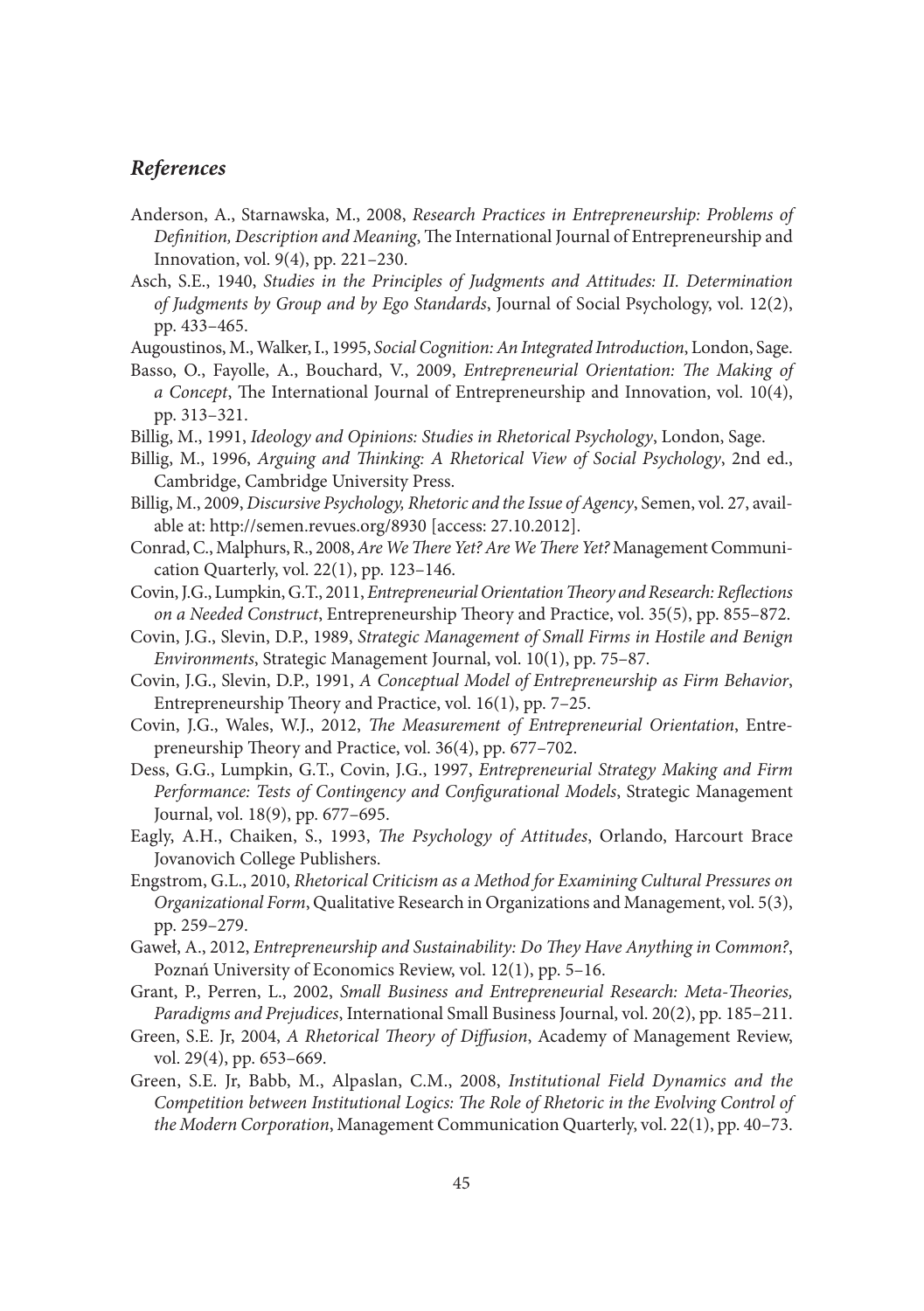- Holt, R., Macpherson, A., 2010, *Sensemaking, Rhetoric and the Socially Competent Entrepreneur*, International Small Business Journal, vol. 28(1), pp. 20–42.
- Kauppinen, T., Vainio, A., Valros, A., Rita, H., Vesala K.M., 2010, *Improving Animal Welfare: Qualitative and Quantitative Methodology in the Study of Farmers' Attitudes*, Animal Welfare, vol. 19(4), pp. 523–536.
- Lähdesmäki, M., Siltaoja, M., 2010, *Towards a Variety of Meanings Multiple Representations of Reputation in the Small Business Context*, British Journal of Management, vol. 21(1), pp. 207–222.
- Lalljee, M., Brown, L.B., Ginsburg, G.P., 1984, *Attitudes: Disposition, Behavior or Evaluation?*, British Journal of Social Psychology, vol. 23(3), pp. 233–244.
- Lechner, C., Gudmundsson, S.V., 2012, *Entrepreneurial Orientation, Firm Strategy and Small firm performance*, International Small Business Journal, Epub Ahead of Print, 10 September, DOI: 10.11777/0266242612455034.
- Lindgren, M., Packendorff, J., 2009, *Social Constructionism and Entrepreneurship: Basic* Assumptions and Consequences for Theory and Research, International Journal of Entrepreneurial Behaviour & Research, vol. 15(1), pp. 25–47.
- Lumpkin, G.T., Cogliser, C.C., Schneider, D.R., 2009, *Understanding and Measuring*  Autonomy: An Entrepreneurial Orientation Perspective, Entrepreneurship Theory and Practice, vol. 33(1), pp. 47–69.
- Lumpkin, G.T., Dess, G.G., 1996, *Clarifying the Entrepreneurial Orientation Construct and Linking it to Performance*, Academy of Management Review, vol. 21(1), pp. 135–172.
- Lumpkin, G.T., Dess, G.G., 2001, *Linking Two Dimensions of Entrepreneurial Orientation to Firm Performance: Moderating Role of Environment and Industry Life Cycle*, Journal of Business Venturing, vol. 16(5), pp. 429–451.
- Lyon, D.W., Lumpkin, G.T., Dess, G.G., 2000, *Enhancing Entrepreneurial Orientation Research: Operationalizing and Measuring a Key Strategic Decision Making Process*, Journal of Management, vol. 26(5), pp. 1055–1085.
- McGuire, W., 1985, *Attitudes and Attitude Change*, in: Lindzey, G., Aronson, E. (eds.), *Handbook of Social Psychology. Special Fields and Applications*, 2nd ed., New York, Random House.
- Miller, D., 1983, *The Correlates of Entrepreneurship in Three Types of Firms*, Management Science, vol. 27(7), pp. 770–791.
- Miller, D., 2011, *Miller (1983) Revisited: A Reflection on EO Research and Some Suggestions for the Future*, Entrepreneurship Theory and Practice, vol. 35(5), pp. 873-894.
- Nousiainen, M., Pylkkänen, P., Saunders, F., Seppänen, L., Vesala, K.M., 2009, *Are Alternative Food Systems Socially Sustainable? A Case Study from Finland*, Journal of Sustainable Agriculture, vol. 33(5), pp. 566–594.
- Peräkylä, A., 2004, *Reliability and Validity in Research Based on Naturally Occurring Social Interaction*, in: Silverman, D. (ed.), *Qualitative Research: Th eory, Method and Practice,* London, Sage.
- Potter, J., 1998, *Discursive Social Psychology: From Attitudes to Evaluative Practices*, European Review of Social Psychology, vol. 9(1), pp. 233–266.
- Potter, J., Wetherell, M., 1987, *Discourse and Social Psychology: Beyond Attitudes and Behaviour*, London, Sage.